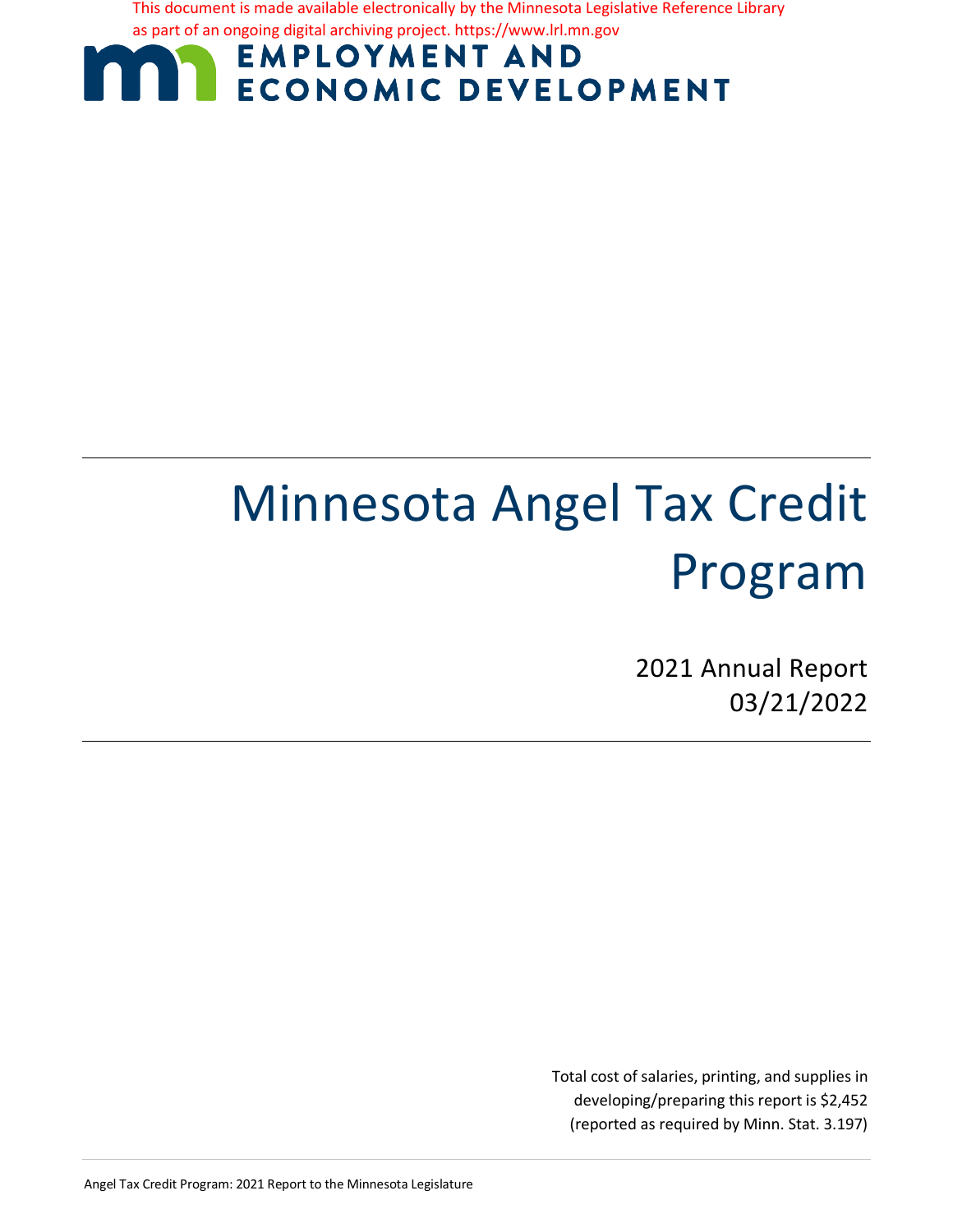#### **Minnesota Angel Tax Credit Program 2021 Report**

#### **Table of Contents**

|                                                                           | Page 1            |
|---------------------------------------------------------------------------|-------------------|
|                                                                           | Page 2            |
|                                                                           | Page 4            |
|                                                                           | Page 5            |
|                                                                           | Page 6            |
|                                                                           | Page 6            |
|                                                                           | Page 7            |
|                                                                           | Page 8            |
|                                                                           | Page 10           |
|                                                                           | Page 12           |
|                                                                           | Page 12           |
|                                                                           | Page 13           |
|                                                                           | Page 14           |
|                                                                           | Page 14           |
| Table 1: Number of Businesses Certified and Invested In, Investment, and  |                   |
|                                                                           | Page 3            |
|                                                                           | Page 4            |
|                                                                           | Page 5            |
| Table 4: Headquarters Location and Investment Received of Businesses: Gtr |                   |
|                                                                           | Page 6            |
|                                                                           | Page 6            |
| Table 6: Number of Businesses that have Ceased Operations                 | Page 7            |
|                                                                           | Page 7            |
|                                                                           | Page 8            |
|                                                                           | Page 8            |
|                                                                           | Page 10           |
|                                                                           | Page 11           |
|                                                                           | Page 11           |
|                                                                           | Page 12           |
|                                                                           | Page 13           |
|                                                                           | Appendix A        |
|                                                                           | Appendix B        |
|                                                                           | Appendix C        |
|                                                                           | Appendix D        |
|                                                                           | <b>Appendix E</b> |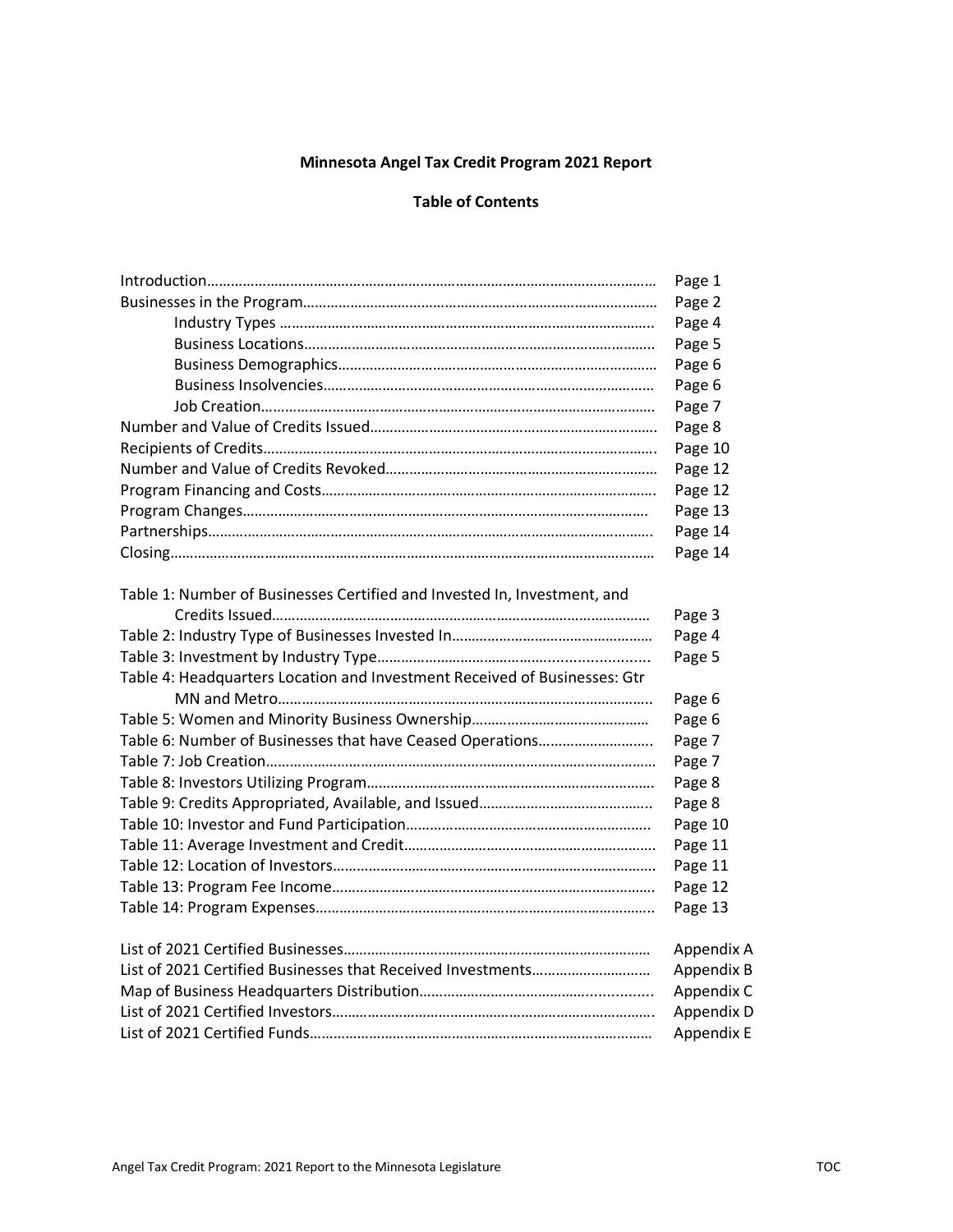## **Minnesota Angel Tax Credit Program**

2021 Report to the Minnesota Legislature

#### **Introduction**

The Small Business Investment Tax Credit, commonly known as the Angel Tax Credit Program, was enacted into law on April 1, 2010 (Minnesota Statutes 116J.8737) and launched by the Department of Employment and Economic Development (DEED) in July 2010. The program was created to stimulate private investment in emerging businesses and to encourage job creation through the growth of those businesses.

In 2021, the program certified 146 businesses, 83 of which received investments from 432 certified individual investors and 179 investors in certified funds. These businesses received more than \$39.5 million in investment, resulting in \$9.8 million in credits for investors. Details on program activity are presented below. The program was not authorized to operate in 2020; this is the program's subsequent report to its 2019 report to the legislature.

The Angel Tax Credit Program encourages economic growth and job creation by providing tax incentives to encourage investment in early stage companies. Investors in start-up businesses that are focused on developing or using proprietary technology in a high technology field or in specific industry fields, or in businesses that are developing a proprietary product, process or service in specific industry fields, receive a 25 percent refundable tax credit (subject to annual maximums of \$125,000 per person or \$250,000 if married filing jointly) for their equity investments in qualified businesses. The granting of these credits supports the success of Minnesota's entrepreneurs, the growth of emerging businesses, and future job creation in Minnesota.

For businesses to qualify to participate in the program, they must meet the following requirements:

- Headquartered in Minnesota
- Minimum 51% of employees and payroll in Minnesota
- Fewer than 25 employees
- Minimum of 51% of the value of service contracts performed in Minnesota
- Pay employees wages of at least 175 percent of poverty level for a family of four on an annualized basis (the equivalent of \$22.30/hr in 2021); interns must be paid at least 175 percent of the federal minimum wage (the equivalent of \$12.69/hr)
- Not in operation for more than 10 years (20 years if engaged in the medical device or pharmaceutical fields that require FDA product approval)
- Not have securities that trade on a public exchange
- Not have received previous private equity investments of more than \$4 million
- Not have received private equity investments of more than \$4 million that have qualified for the credit
- Primary business activity of using or researching a proprietary technology in a high technology field or in agriculture, tourism, forestry, mining, manufacturing or transportation
- Not be an excluded business type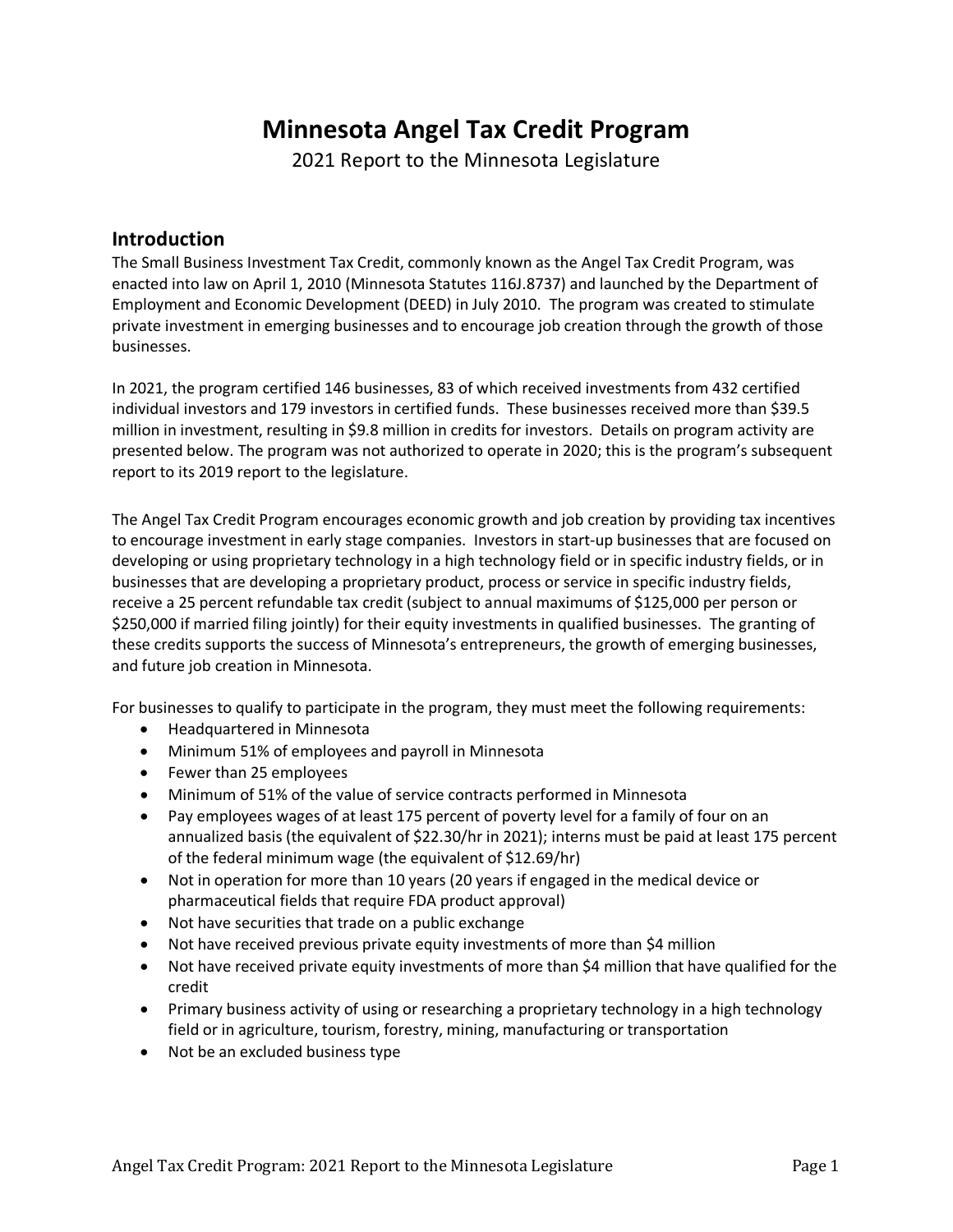For investors to qualify to participate in the program, they must meet the following requirements:

- A natural person (not a pass-through or corporate entity)
- An accredited investor or one who will only invest in exempt filings or one who is investing through the MNvest program
- Make a qualifying investment of at least \$10,000, or of at least \$7,500 if the business is veteranowned, minority-owned, women-owned or located in Greater Minnesota
- And to be eligible for the credit, the investor may not be:
	- o An officer or principal of the business being invested in
	- $\circ$  A 20% or more owner of the business being invested in (family interests combined)
	- o A family member of either of the above

For investment funds to participate in the program, they must meet the following requirements:

- Minimum of three investors
- At least three investors of the fund must be natural persons
- Organized as a pass-through entity
- Make a qualifying investment of at least \$30,000
- Fund members are ineligible for the credit if an officer, principal, 20% or more owner (or a family member any of these) of the business being invested in

The process by which businesses, investors and funds receive credits is as follows:

- 1. All those who wish to participate in the Angel Tax Credit Program—businesses, investors, and funds—must apply to DEED for certification. This certification process ensures that they meet the eligibility requirements of the program.
- 2. Before a qualifying investment is made, the transaction participants must apply for a tax credit allocation. This process ensures that the parties do not exceed their annual or program life limitations for the tax credit and that sufficient tax credits are available for the planned investment.
- 3. Once the investment is made, the transaction participants must submit evidence of the investment; this evidence provides proof that the investment actually took place and that the investor is entitled to the tax credit.
- 4. Finally, those who make or receive investments pursuant to the program must file annual reports. These reports ensure compliance with the requirement that the investor hold the investment for three years and with the requirement that the business continue to maintain over 51% of its payroll and employees in Minnesota. Failure to meet these requirements results in recapture of the credit.

#### **Businesses in the Program**

Businesses must be certified by DEED to participate in the program before investors may make investments in the businesses that qualify for the tax credit. Of the 146 businesses that were certified in 2021, 83 received investments. Since the program's inception in 2010, 563 businesses have benefited from the program.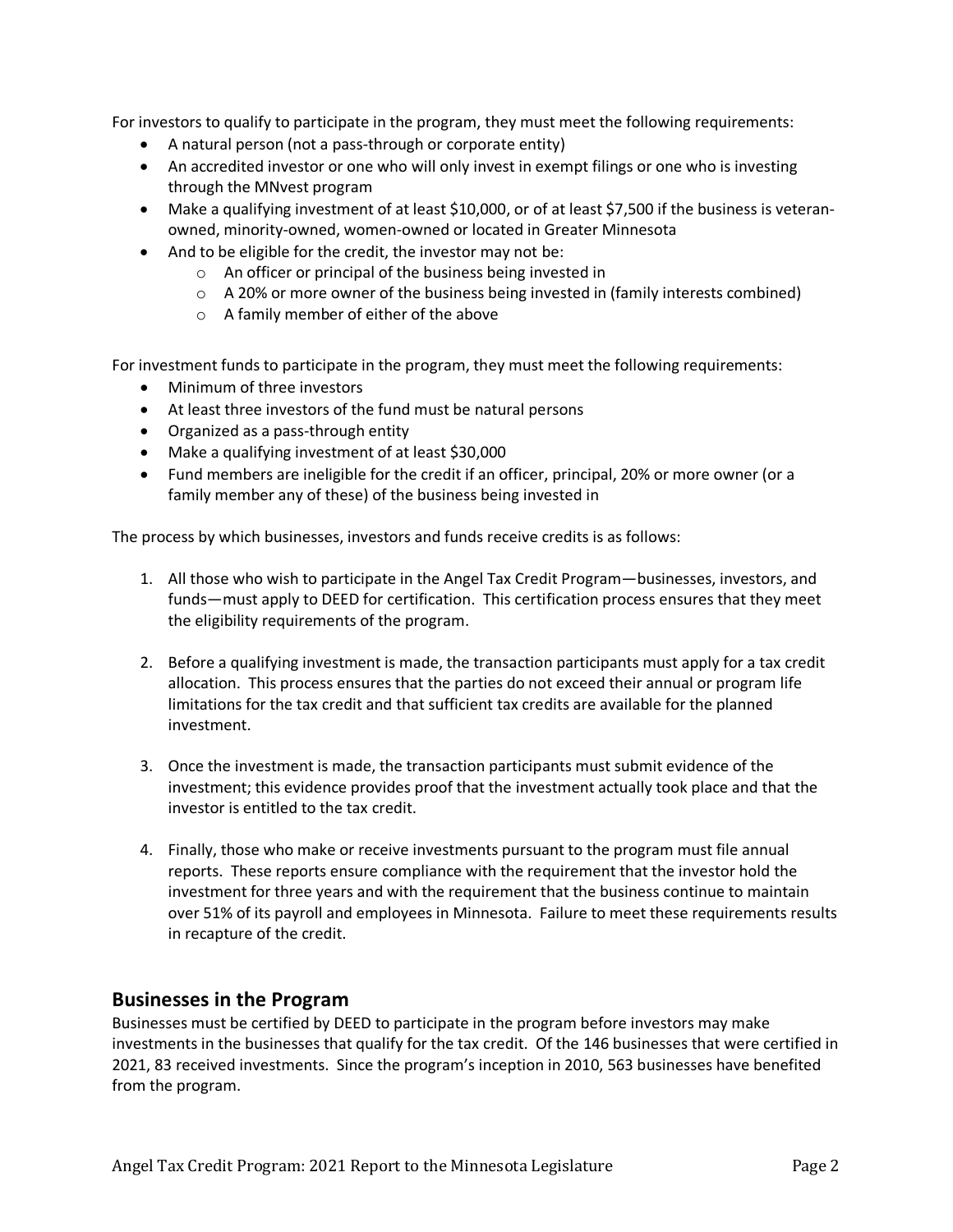Businesses filing annual reports (those who have received investments through the program within the last 5 years) indicated that, in 2021, they received a total of \$165,087,884 in investment outside the program. Details on the business investments made pursuant to the program are below:

|                                                                  | 2010         | 2011         | 2012         | 2013         | 2014         | 2015         |
|------------------------------------------------------------------|--------------|--------------|--------------|--------------|--------------|--------------|
| Number of<br>businesses<br>certified:                            | 112          | 176          | 190          | 193          | 183          | 182          |
| Number of<br>businesses in<br>which<br>investments<br>were made: | 67           | 113          | 117          | 128          | 110          | 114          |
| Investment<br>made in<br>businesses<br>qualifying for<br>credit: | \$28,023,232 | \$63,148,784 | \$46,150,674 | \$50,657,447 | \$59,783,632 | \$70,411,833 |
| Credit issued<br>for these<br>investments:                       | \$7,005,808  | \$15,787,156 | \$11,415,751 | \$12,365,229 | \$13,841,673 | \$15,542,608 |

| Table 1 – Number of Businesses Certified and Invested In, Investment, and Credits Issued |
|------------------------------------------------------------------------------------------|
| in the Angel Tax Credit Program, 2010-2021                                               |

|                                                                  | 2016         | 2017         | 2018       | 2019         | 2020       | 2021         |
|------------------------------------------------------------------|--------------|--------------|------------|--------------|------------|--------------|
| Number of<br>businesses<br>certified:                            | 187          | 163          | No program | 124          | No program | 146          |
| Number of<br>businesses in<br>which<br>investments<br>were made: | 105          | 101          | No program | 72           | No program | 83           |
| Investment<br>made in<br>businesses<br>qualifying for<br>credit: | \$58,894,095 | \$44,474,766 | No program | \$39,875,431 | No program | \$39,583,329 |
| Credit issued<br>for these<br>investments:                       | \$14,723,711 | \$10,723,963 | No program | \$9,774,038  | No program | \$9,890,026  |

For a list of 2021 certified businesses, see Appendix A.

For a list of 2021 certified businesses that received investments, see Appendix B.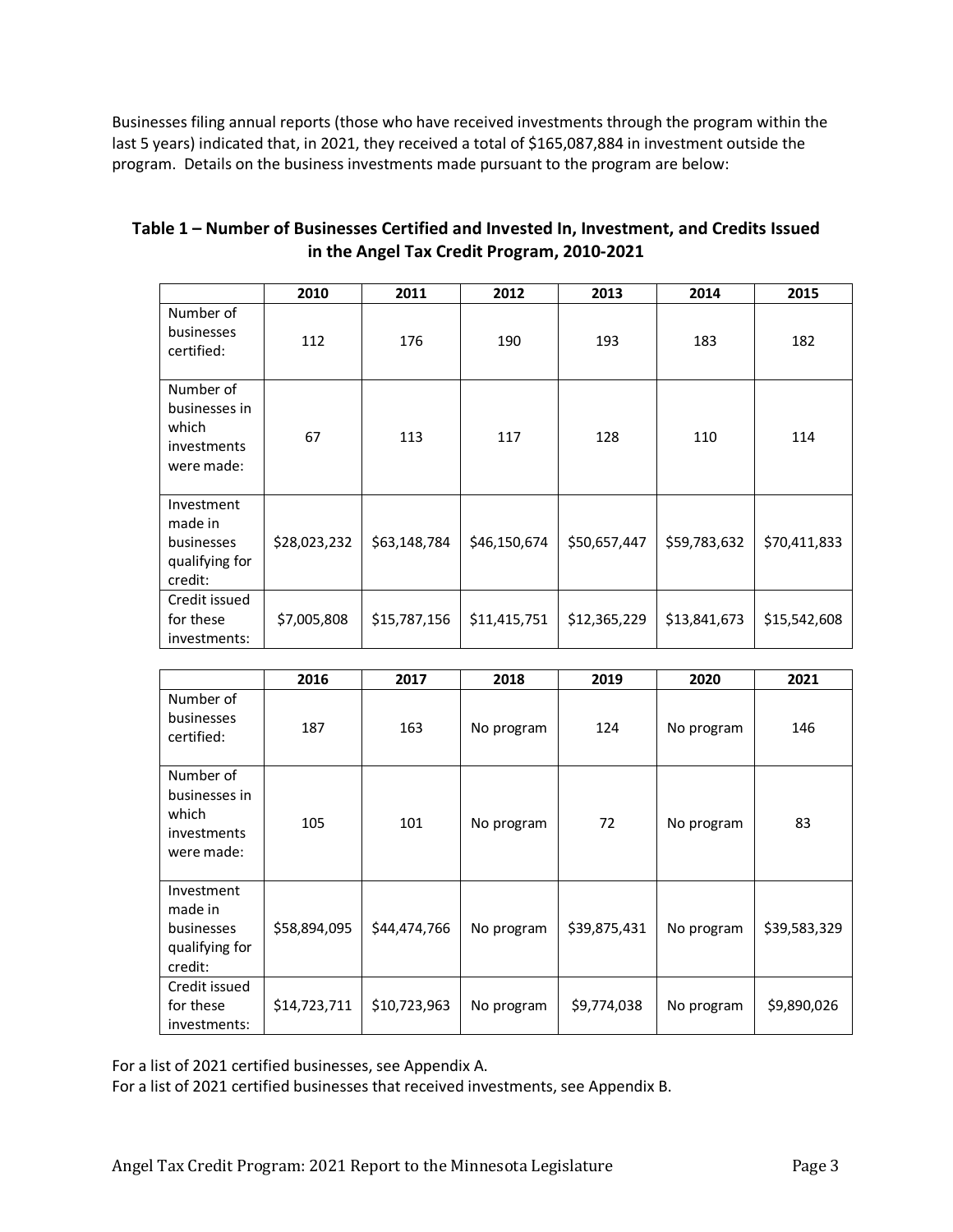#### *Industry Types*

In order to be certified to participate in the Angel Tax Credit Program, a business must be using proprietary technology to add value to a product, process or service in a qualified high-technology field; researching or developing a proprietary product, process or service in a qualified high-technology field; researching, developing or producing a new proprietary technology for use in the fields of agriculture, tourism, forestry, mining, manufacturing or transportation; or researching or developing a proprietary product, process or service for use in the fields of agriculture, tourism, forestry, mining, manufacturing or transportation.

The industries represented by certified businesses and by those businesses which received investment are displayed in Table 2 and Table 3; these tables use the industry types adopted by the Angel Tax Credit investment community.

| <b>Industry Type</b>                    | <b>Received</b><br><b>Investments</b> | <b>Certified Only</b><br>(No Investment) | <b>Total</b> |
|-----------------------------------------|---------------------------------------|------------------------------------------|--------------|
| Medical Devices & Equipment             | 24                                    | 13                                       | 37           |
| Software                                | 14                                    | 15                                       | 29           |
| Food/Drink                              | 9                                     |                                          | 10           |
| Biotechnology                           | 7                                     | 7                                        | 14           |
| <b>Business Products &amp; Services</b> | 6                                     | 4                                        | 10           |
| Clean Technology                        | 4                                     | 4                                        | 8            |
| <b>Consumer Products &amp; Services</b> | 3                                     | 4                                        | 7            |
| Education                               | 3                                     | 1                                        | 4            |
| Gaming                                  | $\overline{2}$                        | $\Omega$                                 | 2            |
| <b>Healthcare Services</b>              | $\overline{2}$                        | 3                                        | 5            |
| Other                                   | 2                                     | 4                                        | 6            |
| <b>Computers and Peripherals</b>        | 1                                     | 1                                        | 2            |
| <b>IT Services</b>                      | 1                                     | 0                                        | 1            |
| Internet/Web Services                   |                                       | 4                                        | 5            |
| Marketing/Advertising                   | 1                                     | 0                                        | 1            |
| Media/Entertainment                     | 1                                     | 0                                        | 1            |
| Electronics/Instrumentation             | 1                                     | $\overline{2}$                           | 3            |
| Sports                                  |                                       | $\Omega$                                 | 1            |
| <b>TOTAL</b>                            | 83                                    | 63                                       | 146          |

#### **Table 2 - Industries Represented by Businesses Participating in Angel Tax Credit Program, 2021\***

\* Standardized categories used by the Angel Tax Credit investment community; not necessarily reflective of business' primary activity for certification purposes

The top two types of businesses receiving investment in 2021—medical device and software—were the same two types as in 2013-2017 and 2019 (there was no program in 2018 and 2020).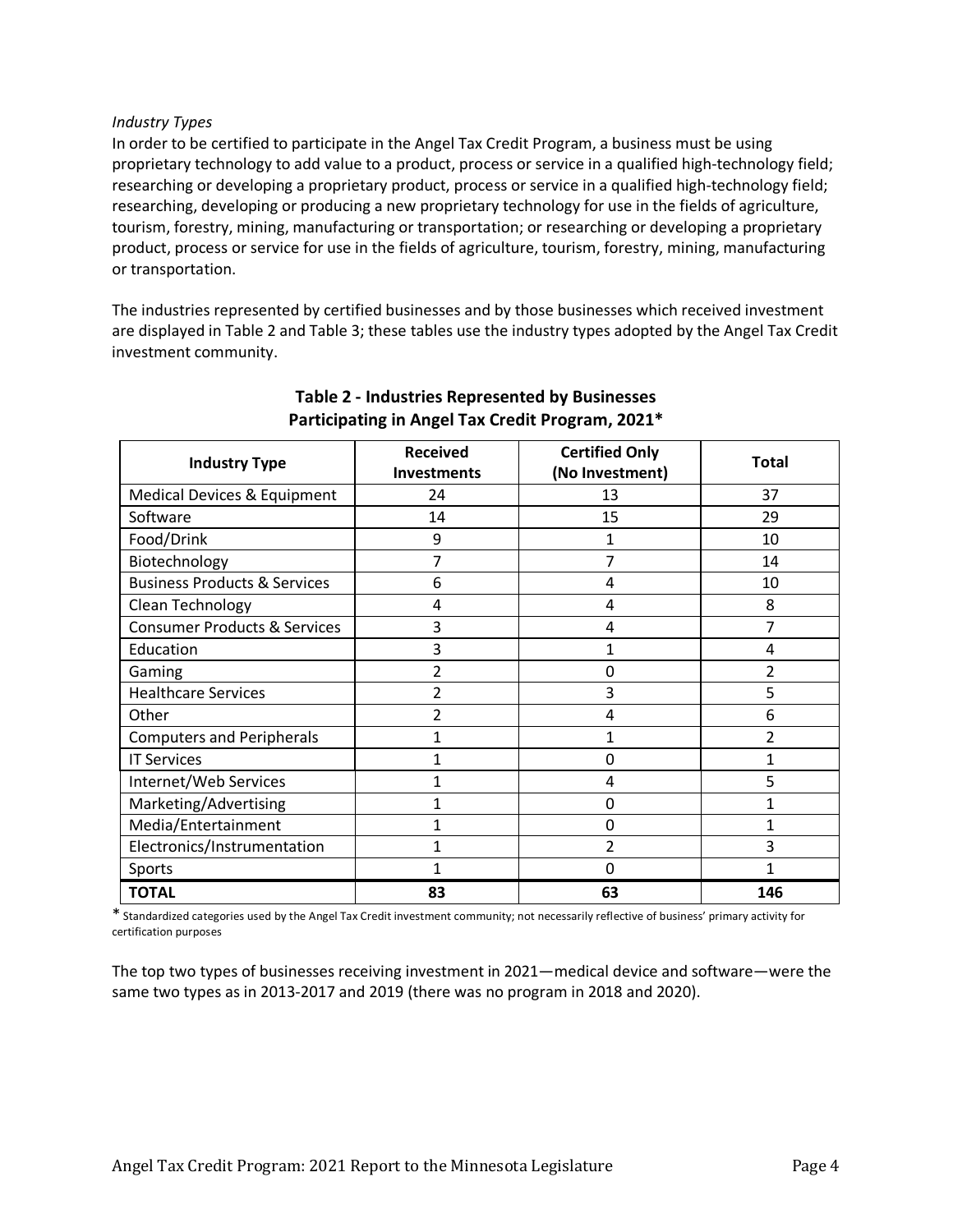| <b>Type of Industry</b>                 | <b>Total Investment</b> | <b>Total Credits</b> |
|-----------------------------------------|-------------------------|----------------------|
| <b>Medical Devices and Equipment</b>    | \$19,062,444            | \$4,765,606          |
| Food/Drink                              | \$7,542,479             | \$1,879,372          |
| Biotechnology                           | \$3,149,133             | \$787,305            |
| Other                                   | \$2,031,000             | \$507,750            |
| Software                                | \$1,805,580             | \$451,382            |
| Clean Technology                        | \$1,677,500             | \$419,375            |
| <b>Business Products &amp; Services</b> | \$1,090,582             | \$273,102            |
| Education                               | \$864,832               | \$216,208            |
| Media/Entertainment                     | \$686,521               | \$171,631            |
| <b>Consumer Products &amp; Services</b> | \$562,000               | \$140,500            |
| Gaming                                  | \$388,740               | \$97,172             |
| Electronics/Instrumentation             | \$200,000               | \$50,000             |
| <b>Healthcare Services</b>              | \$150,000               | \$37,500             |
| Sports                                  | \$150,000               | \$37,500             |
| Internet/Web Services                   | \$97,518                | \$24,373             |
| <b>Computers and Peripherals</b>        | \$60,000                | \$15,000             |
| <b>IT Services</b>                      | \$40,000                | \$10,000             |
| Marketing/Advertising                   | \$25,000                | \$6,250              |
| <b>TOTAL</b>                            | \$39,583,329            | \$9,890,026          |

#### **Table 3 – Investment in Industries Represented by Businesses Participating in Angel Tax Credit Program, 2021\***

\*Standardized categories used by Angel Tax Credit investment community; not necessarily reflective of business' primary activity for certification purposes

#### *Business Locations*

Pursuant to a 2014 statutory modification to the program, 50% (\$5.0 million) of angel tax credits are reserved for investments made in certified businesses located in Greater Minnesota, as well as for investments made in women and minority owned and managed businesses. Of the 83 certified businesses that received investment through the program in 2021, six were headquartered in Greater Minnesota (see the *Business Demographics* section below for information about women and minority businesses). Table 4 and table 5 give additional detail and Appendix C provides a map of business headquarters distribution.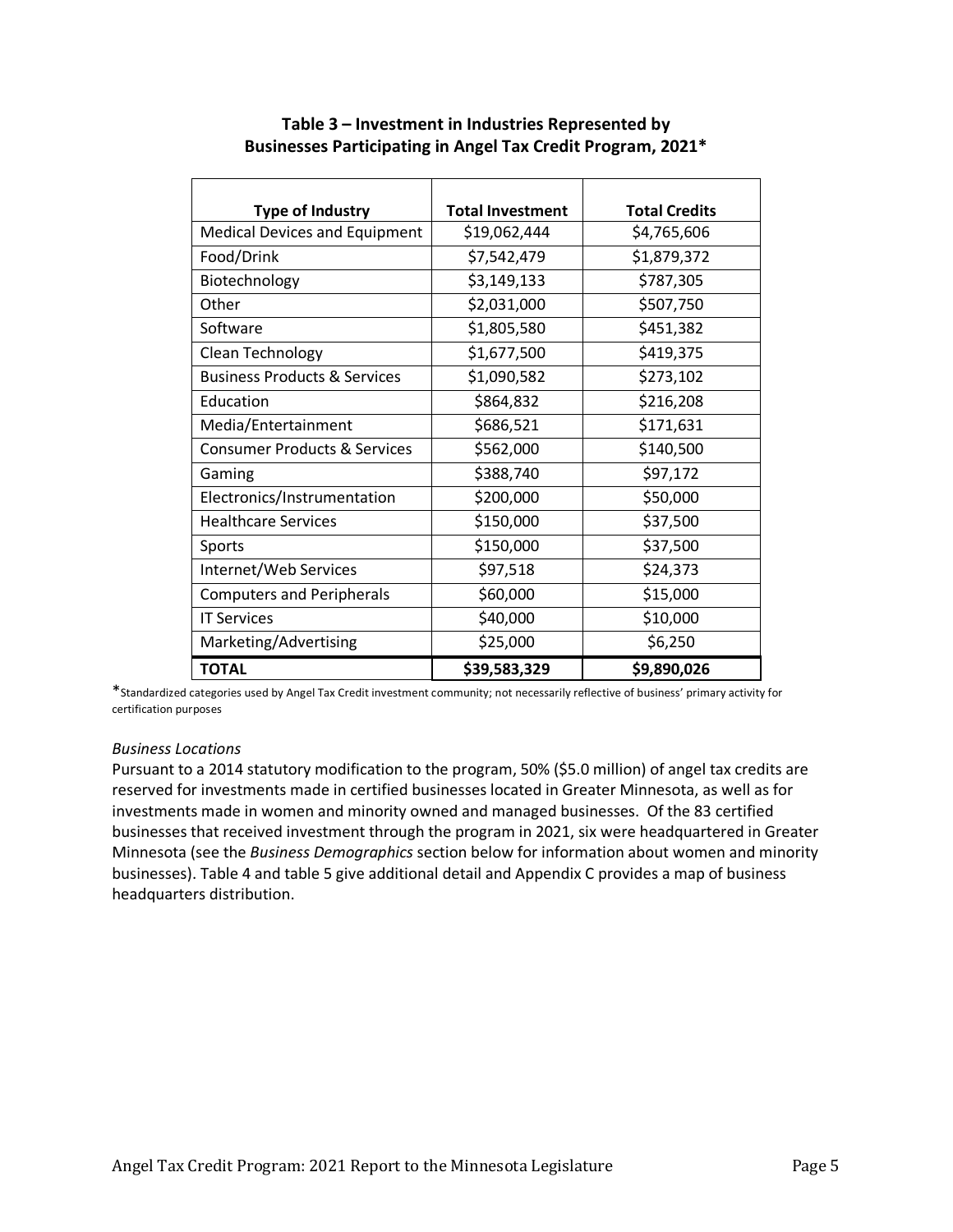#### **Table 4 – Headquarters Location & Investment In Businesses Receiving Qualifying Investment Pursuant to the Angel Tax Credit Program, 2010-2021**

|                                  | 2010         | 2011         | 2012         | 2013         | 2014         | 2015         |  |
|----------------------------------|--------------|--------------|--------------|--------------|--------------|--------------|--|
| <b>Number of Twin Cities</b>     | 62           | 100          | 109          | 122          | 102          | 101          |  |
| <b>Businesses</b>                |              |              |              |              |              |              |  |
| <b>Number of Greater</b>         | 5            | 13           | 8            | 6            | 8            | 13           |  |
| <b>Minnesota Businesses</b>      |              |              |              |              |              |              |  |
| <b>Total Businesses</b>          | 67           | 113          | 117          | 128          | 110          | 114          |  |
| <b>Investment in Twin Cities</b> | \$26,248,232 | \$50,260,689 | \$43,892,174 | \$49,339,446 | \$51,655,622 |              |  |
| <b>Businesses</b>                |              |              |              |              |              | \$64,46,333  |  |
| <b>Investment in Greater</b>     |              |              |              |              |              |              |  |
| <b>Minnesota Businesses</b>      | \$1,775,000  | \$12,888,095 | \$2,258,500  | \$1,318,001  | \$8,128,010  | \$5,955,500  |  |
| <b>Total Investment</b>          | \$28,023,232 | \$63,148,784 | \$46,150,674 | \$50,657,447 | \$59,783,632 | \$70,411,833 |  |

|                                                             | 2016<br>2018<br>2017<br>2019 |                       |            | 2020         | 2021       |              |
|-------------------------------------------------------------|------------------------------|-----------------------|------------|--------------|------------|--------------|
| <b>Number of Twin Cities</b><br><b>Businesses</b>           | 95                           | 91                    | No program | 65           | No program | 77           |
| <b>Number of Greater</b><br><b>Minnesota Businesses</b>     | 10                           | 10<br>No program<br>7 |            | No program   | 6          |              |
| <b>Total Businesses</b>                                     | 105                          | 101                   | No program | 72           | No program | 83           |
| <b>Investment in Twin Cities</b><br><b>Businesses</b>       | \$53,180,010                 | \$34,601,494          | No program | \$37,427,198 | No program | \$38,289,789 |
| <b>Investment in Greater</b><br><b>Minnesota Businesses</b> | \$5,714,085                  | \$9,873,272           | No program | \$2,448,233  | No program | \$1,293,540  |
| <b>Total Investment</b>                                     | \$58,894,095                 | \$44,474,766          | No program | \$39,875,431 | No program | \$39,583,329 |

*Business Demographics*

#### **Table 5 - Women and Minority Owned Businesses Receiving Qualifying Investment Pursuant to the Angel Tax Credit Program, 2012-2021**

| Demographic<br><b>Type</b> | <b>Number of Businesses Receiving</b><br><b>Qualifying Investment</b> |      |      |      |      |      |               |      |               |      | <b>Investment Amount</b> |
|----------------------------|-----------------------------------------------------------------------|------|------|------|------|------|---------------|------|---------------|------|--------------------------|
|                            | 2012                                                                  | 2013 | 2014 | 2015 | 2016 | 2017 | 2018          | 2019 | 2020          | 2021 | 2021                     |
| Women owned<br>& managed   | 6                                                                     | 14   | 15   | 10   | 12   | 11   | No            | 11   | No            | 16   | \$5,742,012              |
| <b>Minority owned</b>      |                                                                       |      |      |      |      |      | program<br>No |      | program<br>No |      |                          |
| & managed                  | 4                                                                     | 8    | 8    | 13   |      |      | program       |      | program       |      | \$7,872,474              |
| <b>Total</b>               | 10                                                                    | 22   | 23   | 23   | 19   | 16   |               | 18   |               | 23   | \$13,614,486             |

#### *Business Insolvencies*

Businesses that have received investment (563 from 2010 through 2021) pursuant to the program also report when they cease operations and/or become insolvent, should this occur within five years of the last Angel Tax Credit Program investment. Table 6 lists the number of businesses that reported they no longer had operations: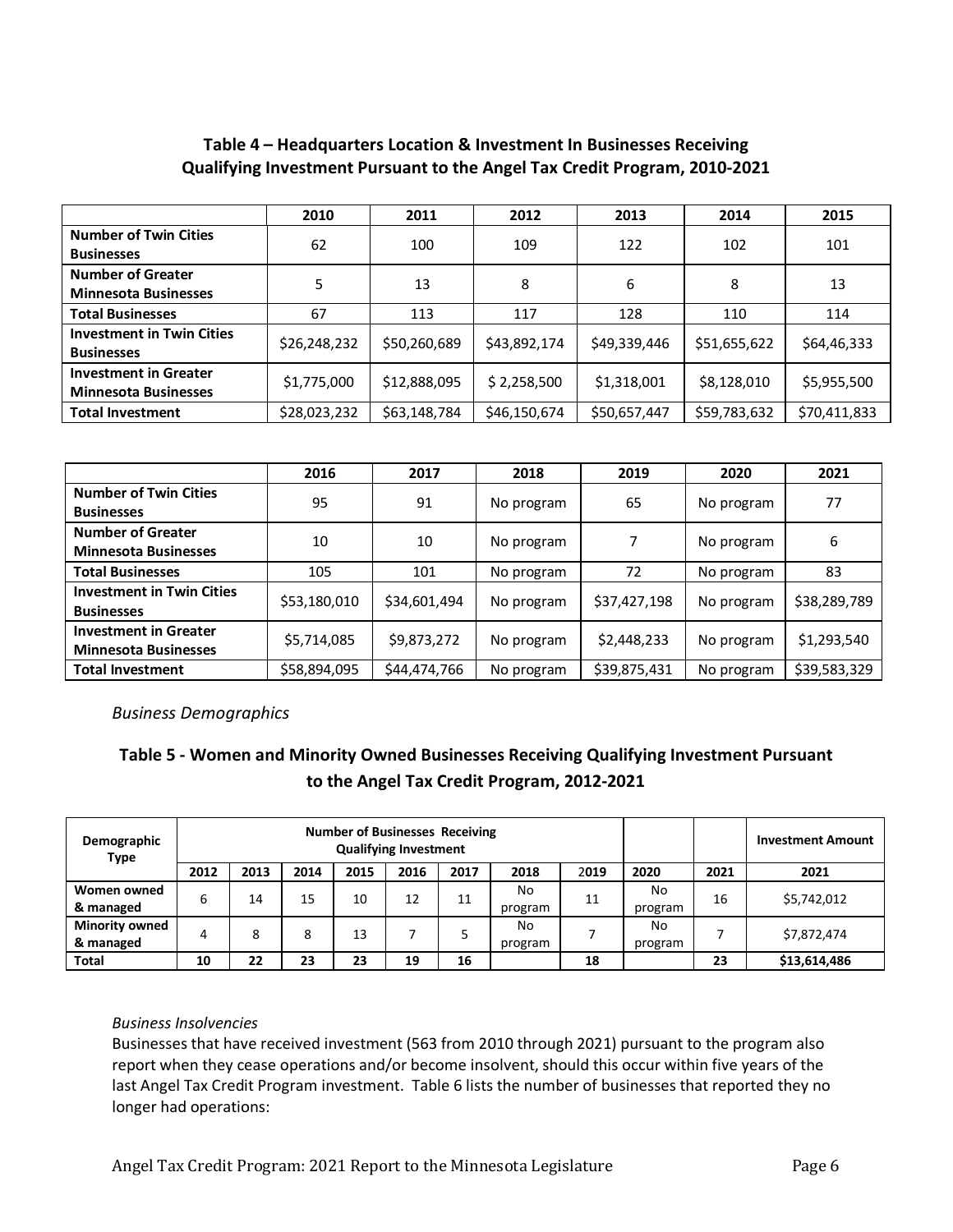#### **Table 6 – Number of Businesses that have Ceased Operations which participated in the Angel Tax Credit Program, 2012-2021**

|                                | 2011 | 2012 | 2013 | 2014 | 2015 | 2016 | 2017 | 2018 | 2019 | 2020 | 2021 | <b>Total</b> |
|--------------------------------|------|------|------|------|------|------|------|------|------|------|------|--------------|
| <b>Number of</b><br>businesses |      |      |      |      |      |      |      |      |      |      |      |              |
| no longer<br>operating:        |      |      | 11   | 12   | 10   |      |      | 12   |      |      |      | 68           |

#### *Job Creation*

Businesses provide employment figures at the time of certification and in their year-end annual reports; only those businesses that received investments pursuant to the program file annual reports. Businesses have a five year annual reporting requirement and as a result, those businesses which through the angel program--received investment only in 2010 through 2016, the first seven years of the program, no longer file annual reports and thus no longer report job creation numbers. Businesses that filed their annual report by March 9, 2022 reported that in 2021, net job creation for the year was 155 direct positions:

- 279 positions were newly created by 71 businesses
- 124 positions were eliminated by 23 businesses

Note that many businesses neither created nor eliminated any jobs in 2021. Since the program's inception, participating businesses have created 2,262 direct jobs from the period 2010-2021.

Prior to 2013, businesses reported only on jobs they directly created, meaning only employees that they had on their payroll who received W-2s. Because legislators and other interested parties sought additional job creation information, beginning with 2013 business annual reports, DEED has asked businesses to report on the number of contract workers, consultants, agency staffers and others they have indirectly hired. These numbers, although not necessarily precise, provide a more complete indication of the total number of jobs created by these businesses and reflect the reality that start-up businesses frequently contract for workers before adding employees to their permanent payrolls.

Businesses that filed their annual report by March 9, 2022 reported that in 2021, they employed 694 contract workers ("indirect hires"). Table 7 provides employment information related to businesses that received investments pursuant to the program.

|                                  | Direct Jobs   | # of Indirect | Total Jobs |
|----------------------------------|---------------|---------------|------------|
|                                  | Created       | <b>Hires</b>  | Created    |
| Job Creation in 2021:            | 155           | 694           | 849        |
| <b>Total Direct Job Creation</b> |               |               |            |
| 2010-2021:                       | 2,262         |               |            |
| Estimated annual gross wages of  |               |               |            |
| 2,262 direct jobs*:              | \$104,920,608 |               |            |

#### **Table 7 – Job Creation by Businesses Receiving Qualifying Investment Pursuant to the Angel Tax Credit Program, 2010-2021**

\*at 2021 program wage minimum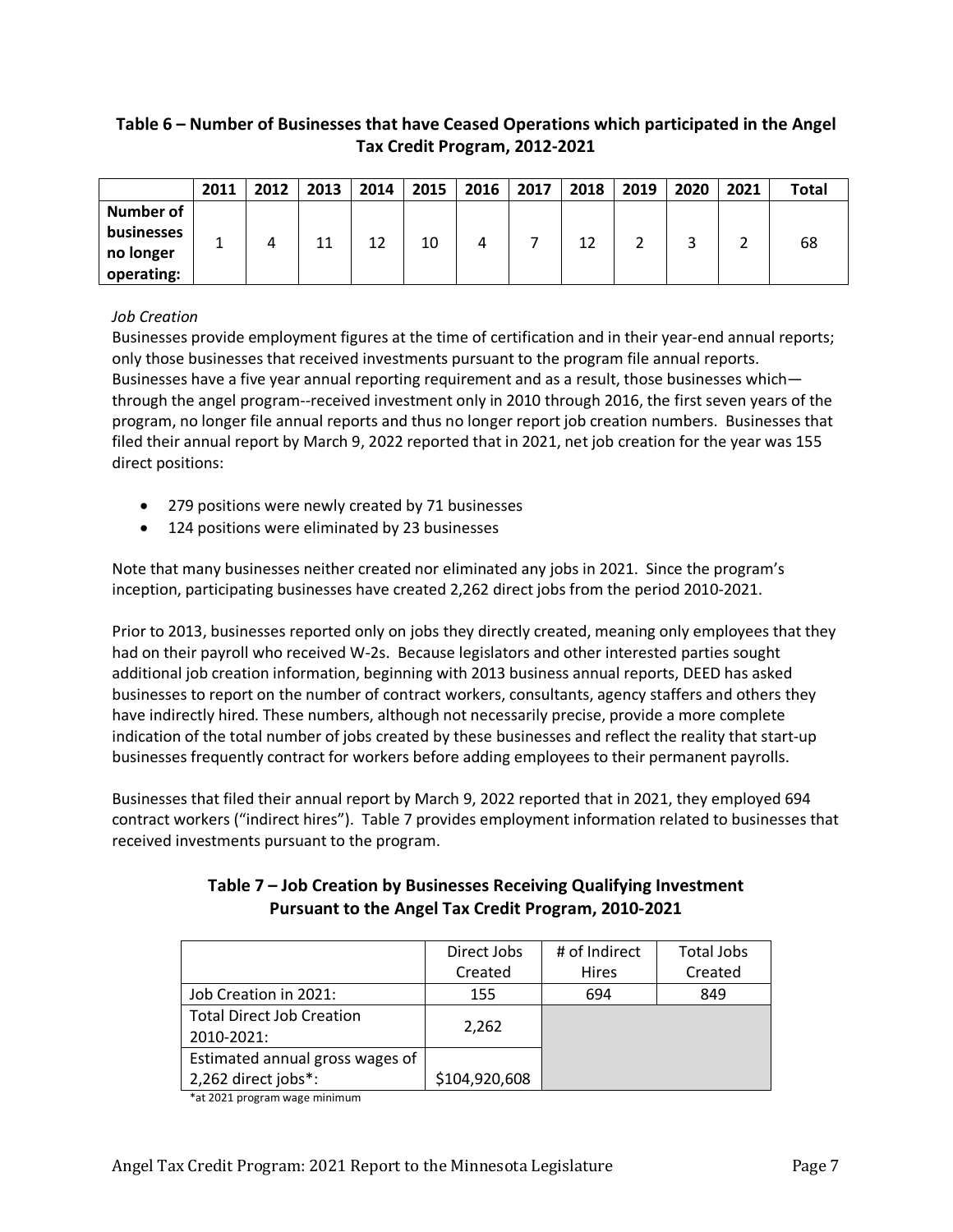#### **Number and Value of Credits Issued**

Angel tax credits are issued directly to investors, whether they invest in qualified businesses individually or through an investment fund. In 2021, 611 credit certificates, valued at over \$9.8 million, were issued for 2021 investments. In accordance with the Angel Tax Credit Program statute, any unused credit allocations are rolled forward to the following year's program. Because the 2010 program was in operation for only six months, there was a significant carryover of credits from 2010 to 2011.

#### **Table 8 – Investors, Individual and Fund Members, Utilizing Angel Tax Credit Program, 2021**

| Number of individual certified investors who made investments:     | 432 |
|--------------------------------------------------------------------|-----|
| Number of investors in certified funds who made investments:       | 179 |
| De-duplicating individual investors who also invested using funds: |     |
| Total number of investors to whom credits were issued in 2021:     | 611 |

#### **Table 9 – Angel Tax Credits Appropriated, Available, and Issued, 2010-2021**

| 2010 credit appropriation:                           | \$11,000,000 |
|------------------------------------------------------|--------------|
| 2010 credits issued:                                 | \$7,005,808  |
| 2010 credits unused and rolled over to 2011 program: | \$3,994,192  |
|                                                      |              |
| 2011 credit appropriation:                           | \$12,000,000 |
| 2011 credits available:                              | \$15,994,192 |
| 2011 credits issued:                                 | \$15,787,196 |
| 2011 credits unused and rolled over to 2012 program: | \$206,996    |
|                                                      |              |
| 2012 credit appropriation:                           | \$12,000,000 |
| 2012 credits available:                              | \$12,206,996 |
| 2012 credits issued:                                 | \$11,415,751 |
| 2012 credits unused and rolled over to 2013 program: | \$791,245    |
|                                                      |              |
| 2013 credit appropriation:                           | \$11,900,000 |
| 2013 credits available:                              | \$12,691,245 |
| 2013 credits issued:                                 | \$12,365,229 |
| 2013 credits unused and rolled over to 2014 program: | \$356,016    |
|                                                      |              |
| 2014 credit appropriation:                           | \$12,000,000 |
| 2014 additional credit appropriation:                | \$3,000,000  |
| 2014 credits available:                              | \$15,356,016 |
| 2014 credits issued:                                 | \$13,841,673 |
| 2014 credits unused and rolled over to 2015 program: | \$992,586*   |
|                                                      |              |
| 2015 credit appropriation:                           | \$15,000,000 |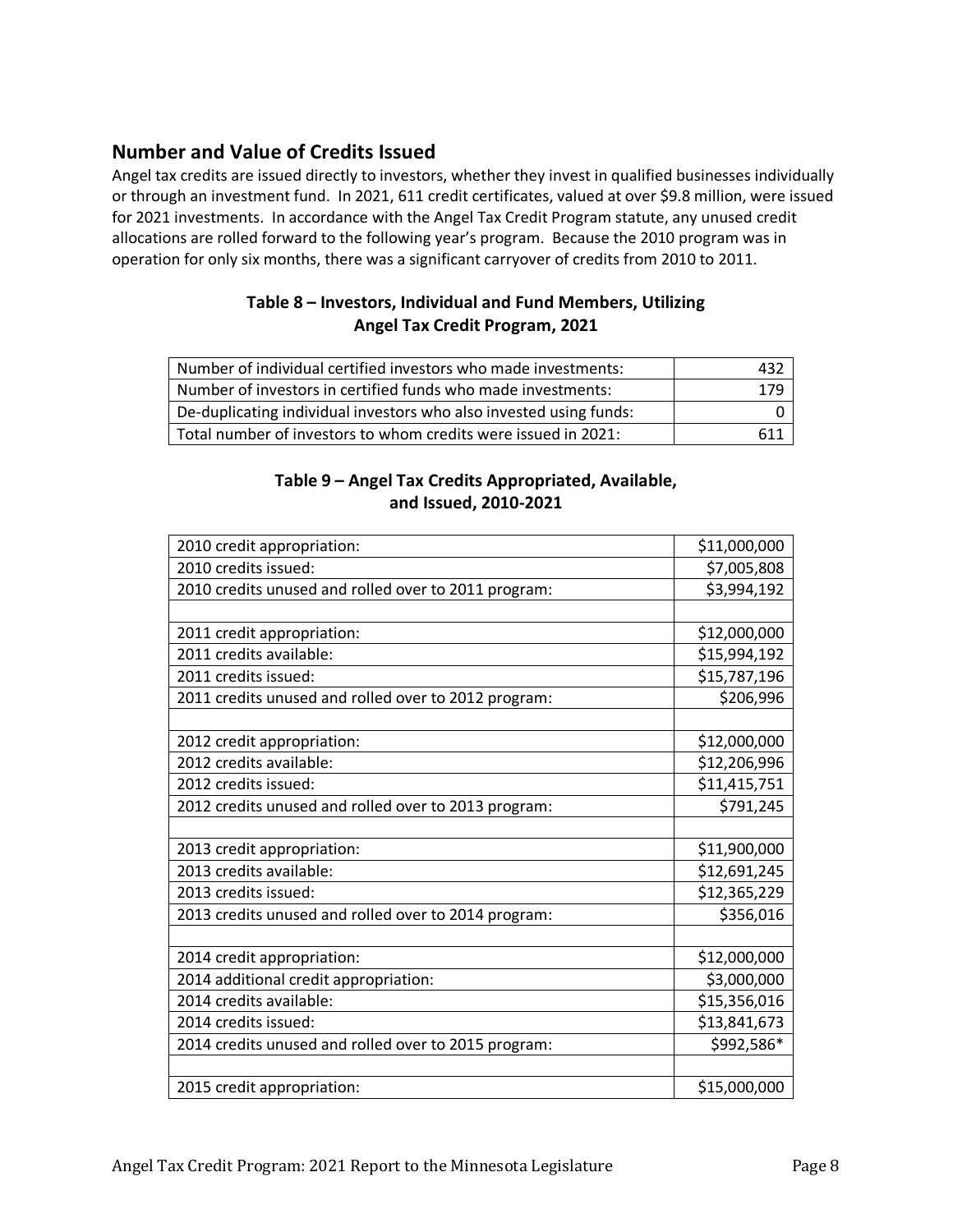| 2015 credits available:                              | \$15,992,586 |
|------------------------------------------------------|--------------|
| 2015 credits issued:                                 | \$15,542,608 |
| 2015 credits unused and rolled over to 2016 program: | \$449,978    |
|                                                      |              |
| 2016 credit appropriation:                           | \$15,000,000 |
| 2016 credits available:                              | \$15,449,978 |
| 2016 credits used:                                   | \$14,723,711 |
| 2016 credits unused and rolled over to 2017 program: | \$726,267    |
|                                                      |              |
| 2017 credit appropriation:                           | \$10,000,000 |
| 2017 credits available:                              | \$10,726,267 |
| 2017 credits used:                                   | \$10,723,963 |
| 2017 credits unused and redistributed:               | \$2,304      |
|                                                      |              |
| 2018: No program                                     |              |
|                                                      |              |
| 2019 credit appropriation:                           | \$10,000,000 |
| 2019 credits available:                              | \$10,000,000 |
| 2019 credits used:                                   | \$9,774,038  |
| 2019 credits unused and rolled over to 2021 program: | \$225,962    |
|                                                      |              |
| 2020: No Program                                     |              |
|                                                      |              |
| 2021 credit appropriation:                           | \$10,000,000 |
| 2021 credits available:                              | \$10,225,969 |
| 2021 credits used:                                   | \$9,890,026  |
| 2021 credits unused and rolled over to 2022 program: | \$316,881    |

\*adjusted to account for past years post –closing under and overages

An allocation of a tax credit means that an applied for amount of credits are reserved for a proposed investment transaction. These proposed transactions must occur within 60 days or by December 31, or the credit allocation is cancelled; once the program has allocated all the year's tax credits, any allocated but unused credits were rolled over into the next year except in 2017, when the unused credits were redistributed to those who had received partial distributions due to the fact that the program had not at that time been authorized to operate in future years.

Starting in 2015, the program has had two separate credit accounts. In 2021, \$5.0 million in credits were reserved for investments in minority and women-owned and managed businesses and in businesses located in Greater Minnesota. The other half of the credits, \$5.0 million, were available for investments in any certified business. The reserved credits, as designated by statute, remained reserved until September 30, at which date the remaining \$1.7 million became available for investments in any certified business. On December 31, \$60,000 of the initial \$10 million in credits had not been used and rolled over to the 2022 program year.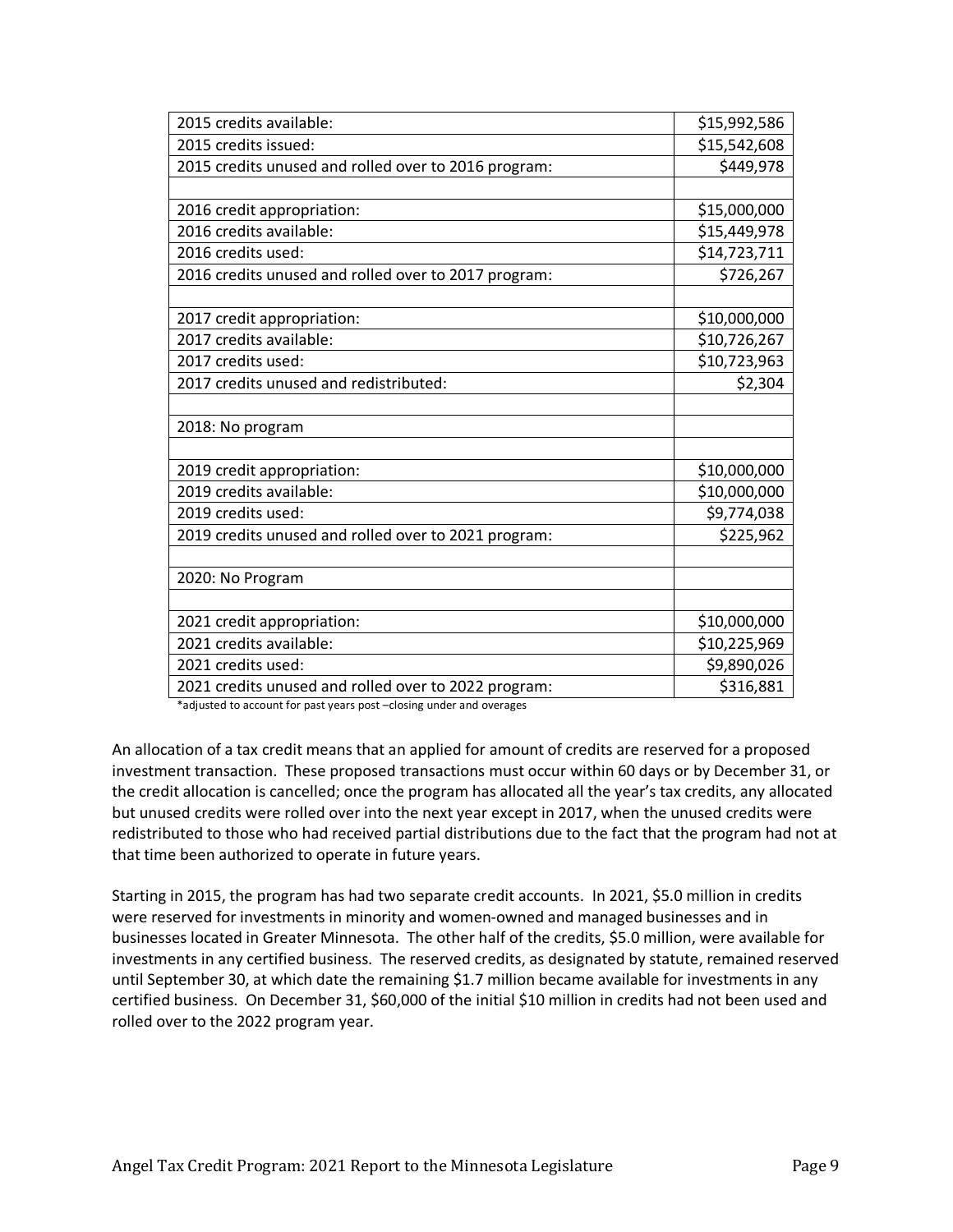#### **Recipients of Credits**

Investors can participate in the program as individual certified investors, as investors in certified investment funds, or both. Investors must be certified before they make an investment in a certified business for that investment to qualify for the Angel Tax Credit. In 2021, 501 investors were certified, of which 432 actually made an investment in a qualified business. 22 funds were certified in 2021, 16 of which (representing 179 investors) made investments in a qualified business. See Table 10 for a complete breakdown.

| <b>Investor</b> | 2010 | 2011 | 2012 | 2013 | 2014 | 2015 | 2016 | 2017 | 2018    | 2019 | 2020    | 2021 |
|-----------------|------|------|------|------|------|------|------|------|---------|------|---------|------|
| Participation:  |      |      |      |      |      |      |      |      |         |      |         |      |
| Number of       |      |      |      |      |      |      |      |      |         |      |         |      |
| individual      |      |      |      | 484  | 572  |      |      | 572  | No      |      | No      |      |
| investors       | 275  | 623  | 511  |      |      | 619  | 655  |      | Program | 401  | Program | 501  |
| certified       |      |      |      |      |      |      |      |      |         |      |         |      |
| Number of       |      |      |      |      |      |      |      |      |         |      |         |      |
| individual      |      |      |      |      |      |      |      |      |         |      |         |      |
| investors       | 258  | 563  | 465  | 452  | 485  | 538  | 555  | 500  | No.     | 342  | No.     | 432  |
| who made        |      |      |      |      |      |      |      |      | Program |      | Program |      |
| investments     |      |      |      |      |      |      |      |      |         |      |         |      |
|                 |      |      |      |      |      |      |      |      |         |      |         |      |

#### **Table 10 – Investors and Funds Participating in the Angel Tax Credit Program, 2010-2021**

| <b>Fund</b>    | 2010 | 2011 | 2012 | 2013 | 2014 | 2015 | 2016 | 2017 | 2018    | 2019 | 2020    | 2021 |
|----------------|------|------|------|------|------|------|------|------|---------|------|---------|------|
| Participation: |      |      |      |      |      |      |      |      |         |      |         |      |
| Number of      |      |      |      |      |      |      |      |      |         |      |         |      |
| investment     | 5    | 21   | 19   | 21   | 29   | 27   | 26   | 29   | No      | 20   | No      | 22   |
| funds          |      |      |      |      |      |      |      |      | Program |      | Program |      |
| certified      |      |      |      |      |      |      |      |      |         |      |         |      |
| Number of      |      |      |      |      |      |      |      |      |         |      |         |      |
| investment     |      |      |      |      |      |      |      |      | No      |      | No.     |      |
| funds that     | 4    | 21   | 17   | 20   | 27   | 23   | 19   | 28   | Program | 18   | Program | 16   |
| made           |      |      |      |      |      |      |      |      |         |      |         |      |
| investments    |      |      |      |      |      |      |      |      |         |      |         |      |
| Number of      |      |      |      |      |      |      |      |      |         |      |         |      |
| investors in   |      |      |      |      |      |      |      |      | No      |      | No      |      |
| funds that     | 32   | 195  | 191  | 199  | 327  | 279  | 251  | 265  | Program | 227  | Program | 179  |
| made           |      |      |      |      |      |      |      |      |         |      |         |      |
| investments    |      |      |      |      |      |      |      |      |         |      |         |      |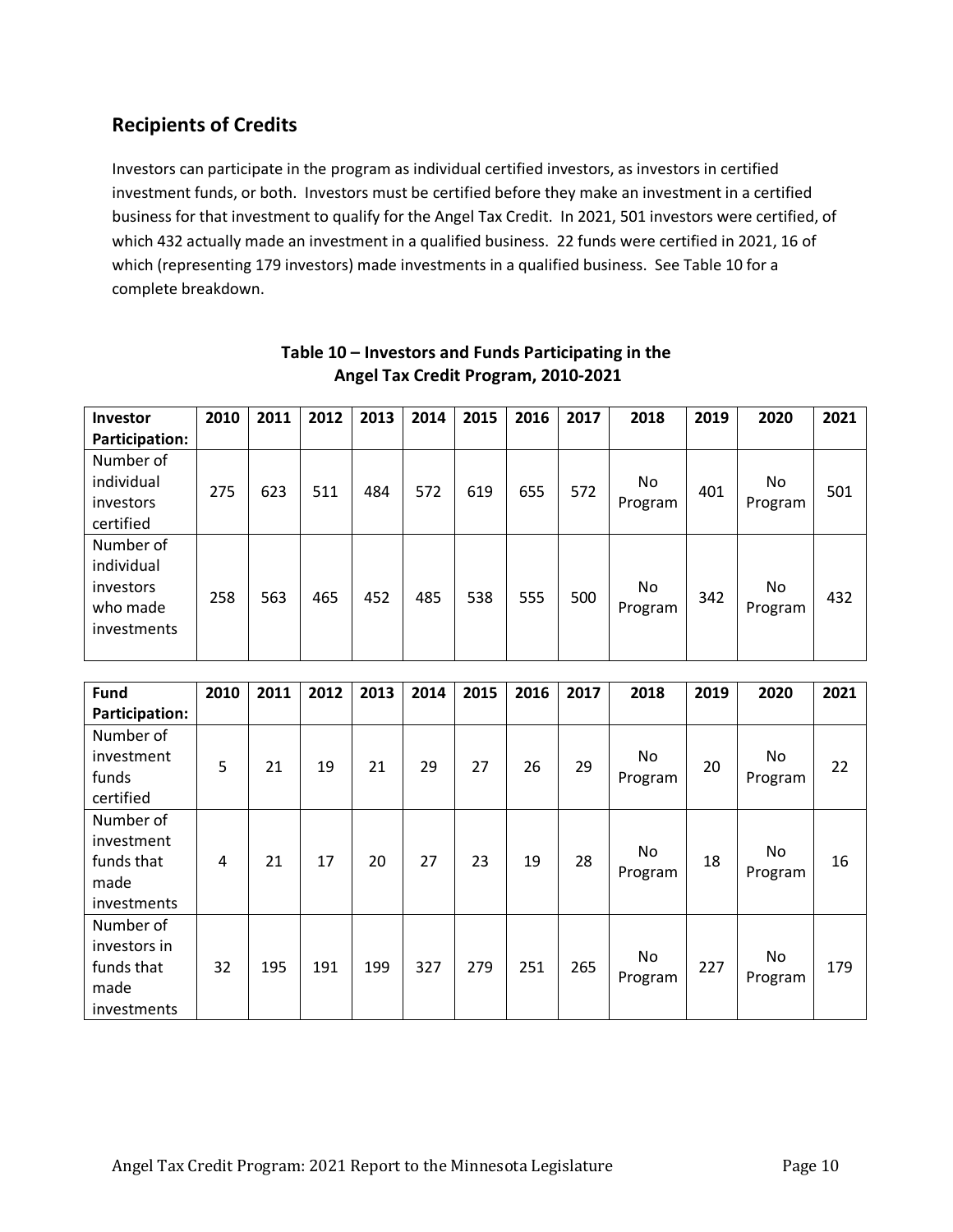Minnesota's Angel Tax Credit is a refundable credit, meaning that if an investor has limited or no Minnesota state tax liability, the difference or the whole credit amount is refunded to the investor. This feature of the program, which only a few of the approximately 24 states having angel programs, provides the opportunity for non-Minnesotans to make equity investments in Minnesota businesses and be eligible for the credit. The average investment per investor in 2021 was \$64,748, including those investors who invested through a fund.

|                                                 | 2010     | 2011     | 2012     | 2013     | 2014     | 2015     | 2016     | 2017     | 2019     | 2021     |
|-------------------------------------------------|----------|----------|----------|----------|----------|----------|----------|----------|----------|----------|
| Average<br>investment<br>per<br>investor:       | \$96,300 | \$83,310 | \$73,723 | \$80,665 | \$50,028 | \$86,183 | \$73,160 | \$88,950 | \$79,080 | \$64,748 |
| Average<br>credit<br>amount<br>per<br>investor: | \$24,075 | \$20,827 | \$18,236 | \$19,690 | \$11,587 | \$19,024 | \$18,290 | \$21,448 | \$17,178 | \$16,187 |

#### **Table 11 – Average Investment and Credit Amounts Angel Tax Credit Program, 2010-2021**

Minnesota's Angel Tax Credit Program spurs substantial investment in Minnesota businesses by non-Minnesotans. In 2021, non-Minnesotan investors accounted for 40 percent of overall investment, this is consistent with the 40% observed in 2019, 53% in 2017, 42% in 2016, 40% in 2015, 33% in 2014, 31% in 2013, 28% in 2012, 27% in 2011, and 22% in 2010. Non-Minnesotan investors include one from out of the country, London. See Table 12 for additional information.

#### **Table 12 – Location of Investors Making Qualifying Investment in Qualified Businesses in the Angel Tax Credit Program, 2021**

|                                       |              | <b>Minnesotans</b> | <b>Non-Minnesotans</b> |    |              |     |
|---------------------------------------|--------------|--------------------|------------------------|----|--------------|-----|
|                                       | Metro        |                    | Gtr MN                 |    |              |     |
| Number of<br>Investors <sup>1</sup>   | 353          | 58%                | 41                     | 7% | 217          | 35% |
| Amount of<br>Investment <sup>2*</sup> | \$21,754,540 | 55%                | \$2,323,144            | 5% | \$15,482,420 | 40% |

1Includes individual investors and fund investors, de-duplicated 2Includes individual investments and fund investments

\*at 2020 program wage minimum \$22.30 per hour

For a list of 2021 certified investors, see Appendix D.

For a list of 2021 certified funds, see Appendix E.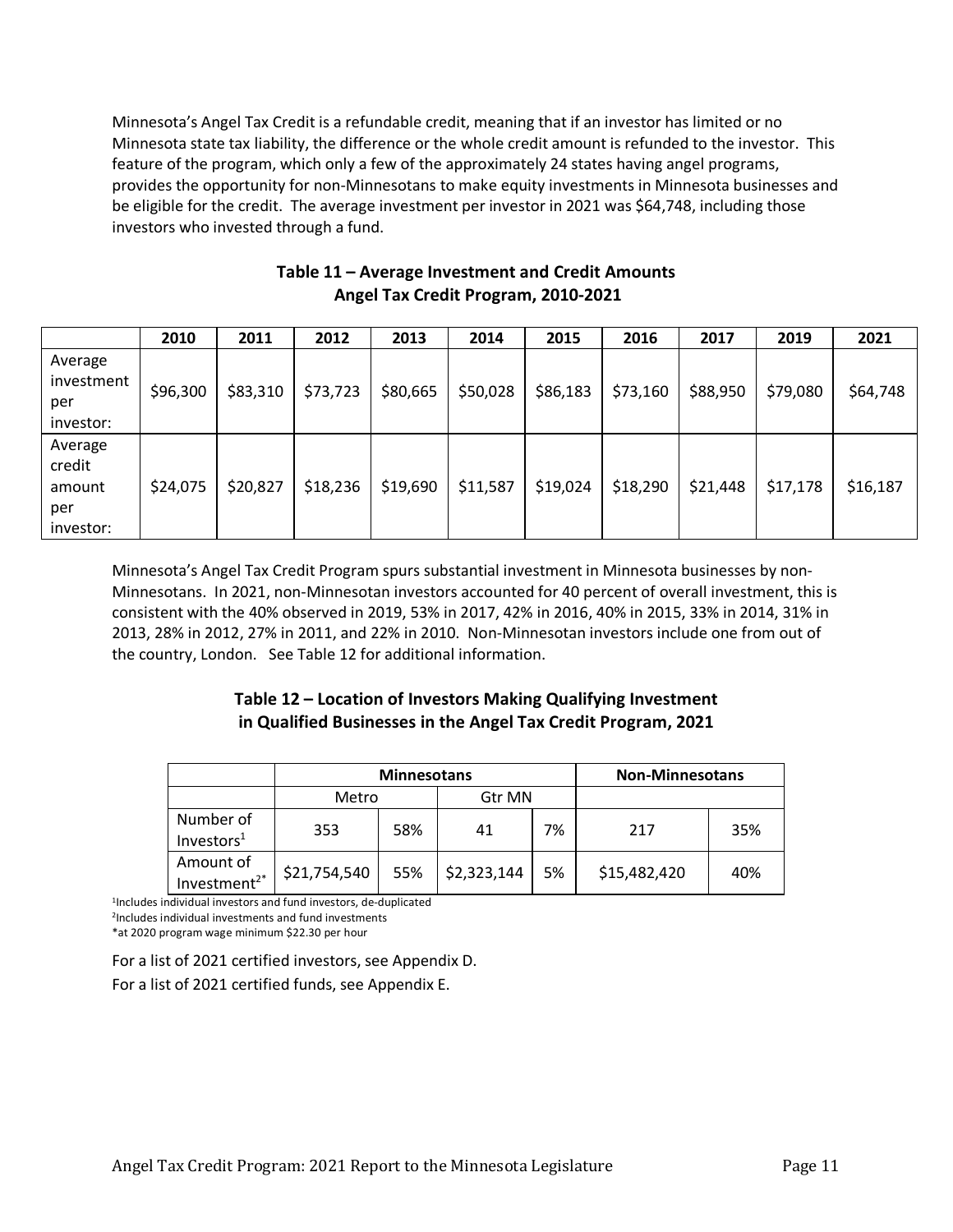#### **Number and Value of Credits Revoked**

Investors may have their Angel Tax Credits revoked and recaptured if they do not meet program requirements outlined in statute. For 2021, \$325,069 in credits have been revoked and \$1,205,600 in credits are subject to possible revocation and/or repayment due to investors and businesses not meeting the following program requirements. Since the inception of the program in 2010, \$3,771,170 credits have been revoked of over \$120.9 million issued.

On April 1, 2020, \$1,169,840 in credits were revoked due to businesses, investors and funds failing to file their 2020 annual report.

For 2021, \$15,688 in credits were revoked due to investors failing to hold their investment for three years.

For 2021, \$428,752 in credits were exempted from the three-year investment holding requirement for meeting one of the five allowed exemptions. These exemptions are:

- The investment became worthless (5 investments, \$426,252 in credits)
- 80% of the business assets were sold (0 investments, \$0 in credits)
- The business was sold (0 investments, \$0 in credits)
- The business' common stock began trading on a public exchange (0 investment, \$0 in credits)
- Death of the investor (1 Investment, \$2,500 in credits)

Six businesses were subject to a penalty of the amount or portion of credits issued for investments made in that business because they failed to maintain at least 51% of their employees and/or payroll in Minnesota. The penalty total is potentially \$309,381. The penalty amount for this failure begins at 100% of the credits issued and declines 20% for each year for five years, after which the penalty ends.

Eleven businesses were subject to repayment of the amount of credits issued for investments made in their business because they failed to file and pay their 2021 business annual report. The repayment total is potentially \$481,013. The repayment total amount for this failure begins at 100% of the credits issued and declines 20% for each year for five years, after which the repayment ends.

Thirty nine individual investor's credits were revoked because they failed to file and pay their 2021 investor annual report. The revocation total is potentially \$714,587.

Three individual investor's credits were revoked because one fund failed to file and pay its 2021 fund annual report. The revocation total is potentially \$10,000.

#### **Program Financing and Costs**

The Angel Tax Credit Program's operations are funded by program fees. Fees are collected at the time of certification application and upon submission of annual reports. Fee income in 2021 was derived from the sources identified in Table 13: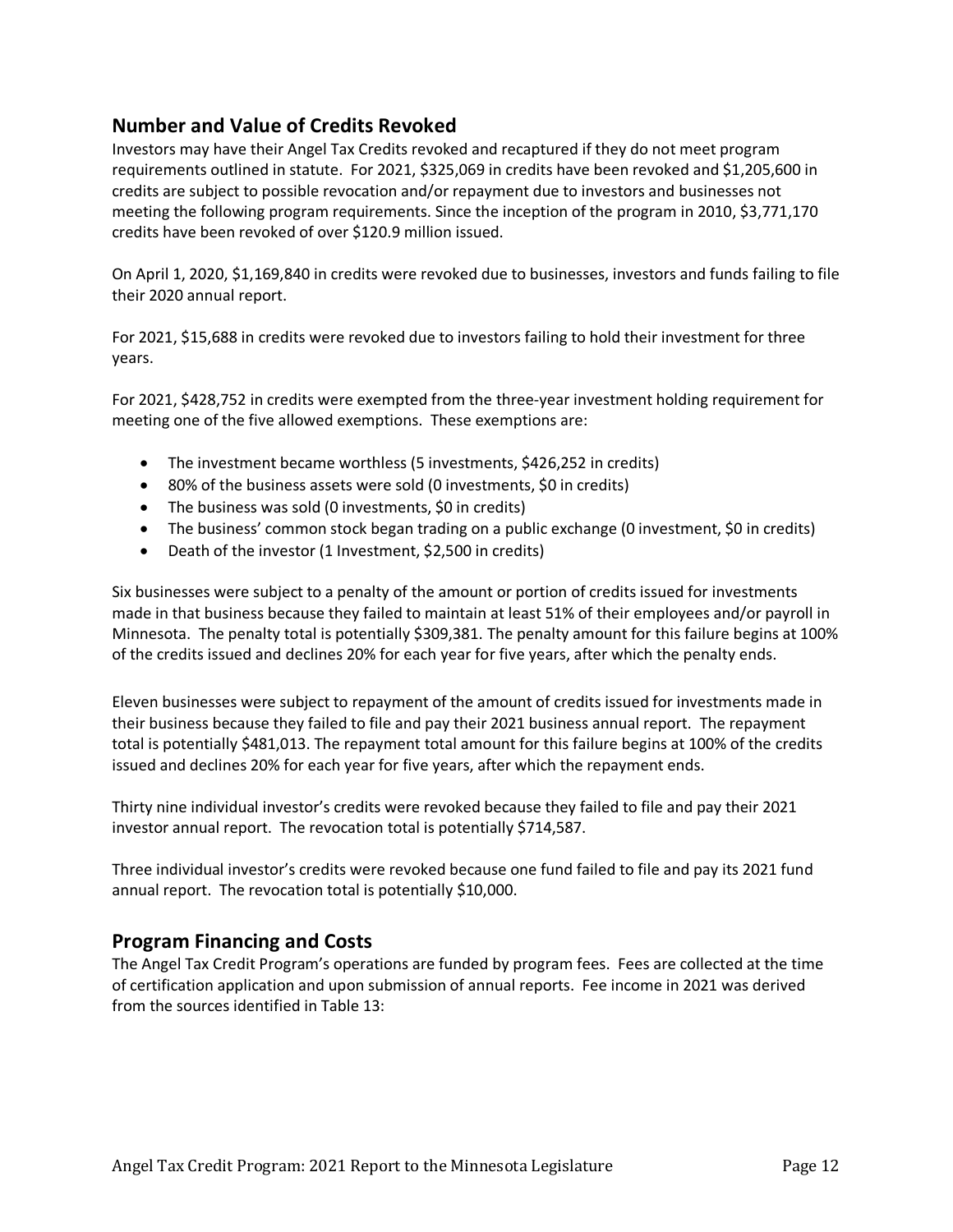#### **Table 13 – Fee Income Angel Tax Credit Program, 2021**

| Investor certification fees (\$350): | \$179,900 |
|--------------------------------------|-----------|
| Fund certification fees (\$1,000):   | \$24,000  |
| Business certification fees (\$150): | \$24,750  |
| Annual Reports (\$100):              | \$105,750 |
| Total                                | \$334,400 |

Total program administration costs in 2021 were over \$244,000, as reported in Table 14. Revenue in excess of expenses will be carried forward to cover program planned IT enhancements to improve customer service. The 2021 cost reflect staffing needs, revisions to and maintenance of the program's operations tracking database, and miscellaneous expenses. The program used approximately 2.0 FTE staff for most of 2021.

#### **Table 14 – Expenses Angel Tax Credit Program, 2021**

| <b>Staff Salaries</b>                     | \$180,775.14 |
|-------------------------------------------|--------------|
| <b>Information Technology Development</b> | \$21,635.34  |
| Indirect Costs, Agency & State            | \$31,417.98  |
| Other (space rental, utilities, etc.)     | \$10,618.21  |
| Total                                     | \$244,446.67 |

#### **Program Changes**

*Legislative Modifications*

From its inception, the program has worked closely with stakeholders in the angel community to maximize emerging business growth in Minnesota. The community recommended minor adjustments to the program in 2011, and the department proposed and helped pass these changes:

- a lower, separate wage minimum for interns
- modified the membership requirements for funds, allowing funds to have non-natural person members
- increased the maximum equity qualification limitation for businesses from \$2 million to \$4 million
- In 2013, the department proposed, with community support, and the legislature passed four additional changes:
- increasing the years in operation maximum for medical device and pharmaceutical business requiring lengthy FDA approval to 20 years, up from 10 years for other businesses
- disqualifying business whose securities are publicly traded
- disqualifying investments that take place within 180 days of a liquidation event
- permitting the department to make public basic contact and descriptive information about businesses certified to participate in the program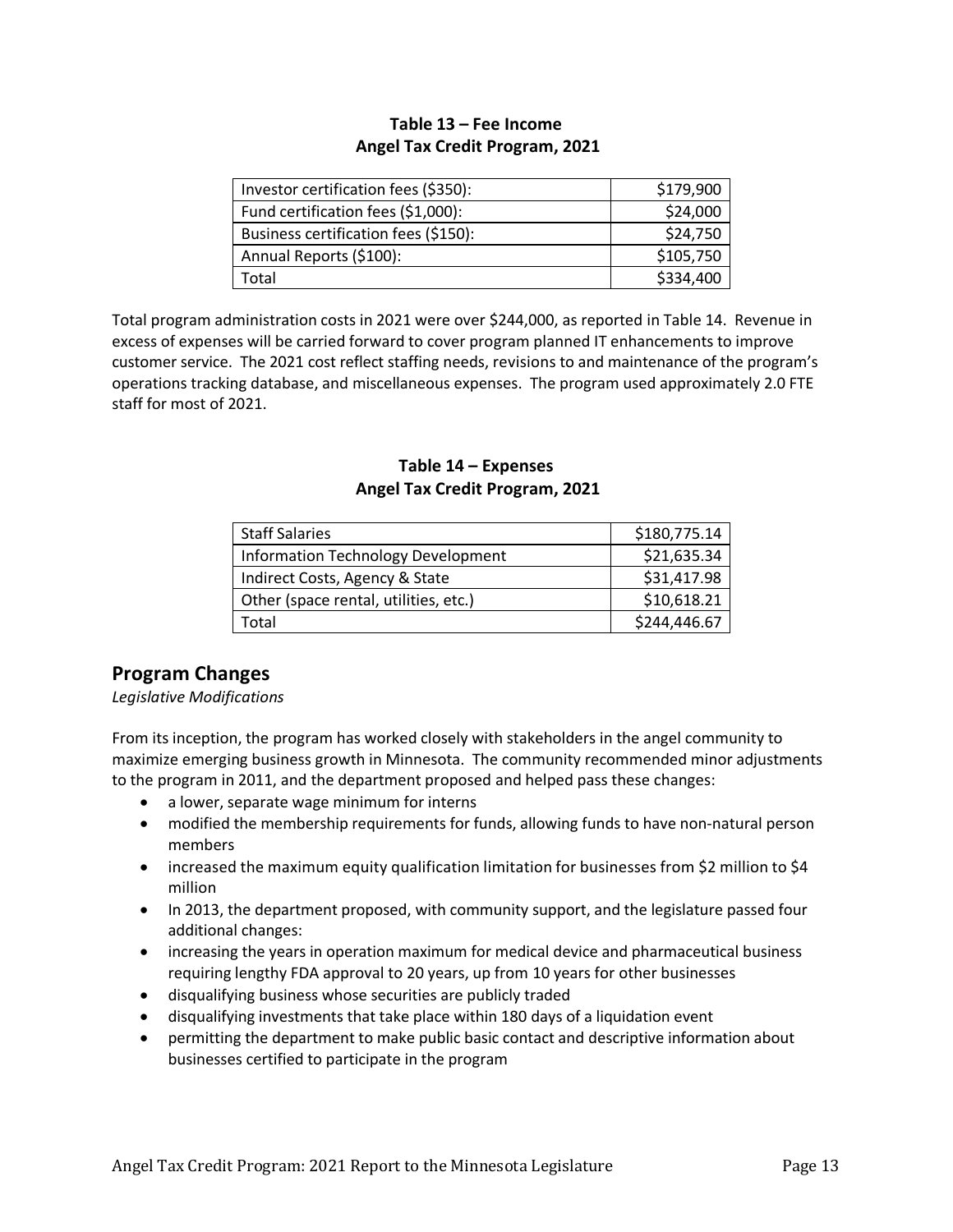In 2014, the department proposed increased funding of tax credits for the program. The legislature passed these changes:

- Increased tax credit funding from \$12 million to \$15 million per year
- Changed the program's sunset from 2014 to 2016
- Added death of the investor as an additional exemption to the three year investment holding requirement
- Required the department to develop a plan to increase awareness of the program by businesses located in Greater Minnesota and women-owned and minority-owned businesses

In addition, the 2014 legislature passed changes that affected the program in 2015:

- \$7.5 million in tax credits were reserved for investments in targeted businesses (those located in Greater Minnesota and women-owned and minority-owned businesses) until September 30
- Expanded the types of businesses became eligible to participate in program, including those researching or developing a proprietary product, process, or service in the fields of agriculture, tourism, forestry, mining, manufacturing, or transportation; this new type has no technology requirement, as do the other allowed types
- Officers, principals, and 20% or more owners, and their families, were made ineligible for the tax credit for investments in their business

The 2016 legislature made these changes to the program:

- Required for businesses to be certified that at least 51% of the value of their service contracts be performed in Minnesota
- Expanded investor certification eligibility to include investing through MNvest
- Reduced tax credit funding from \$15 million to \$10 million for 2017

The 2019 legislature made these changes to the program:

- Reduced the minimum investment from \$10,000 to \$7,500 for individual investors investing in businesses that are veteran-owned, minority-owned, women-owned or located in Greater Minnesota
- Reduced the annual report late filing penalty from \$500 to \$100 for annual report not filed by February 1 and authorized the revocation of credits granted to those who fail to an annual report by April 1

#### **Partnerships**

The department has developed strong partnerships with a number of organizations that promote angel investing and business development within Minnesota. The department actively works with the Launch Minnesota program, Minnesota Technology Association, Medical Alley, the Minnesota Cup, AngelPolleNation, Gopher Angels, the University of Minnesota Venture Center, University Enterprise Laboratories (UEL), the Economic Development Association of Minnesota (EDAM) and other state and regional organizations seeking to facilitate the growth of the angel investment community in Minnesota.

#### **Closing**

If you have any questions or comments regarding this report, please contact Stephen Wolff, Interim Manager of Business Tax Benefits and Angel Tax Credit Program, at 651.259.7415 or Stephen.wolf[f@state.mn.us,](mailto:jeff.m.nelson@state.mn.us) or Jeff Nelson, Interim Director of the Office of Business Finance, at 651.259.7523 or [jeff.m.nelson@state.mn.us.](mailto:jeff.m.nelson@state.mn.us)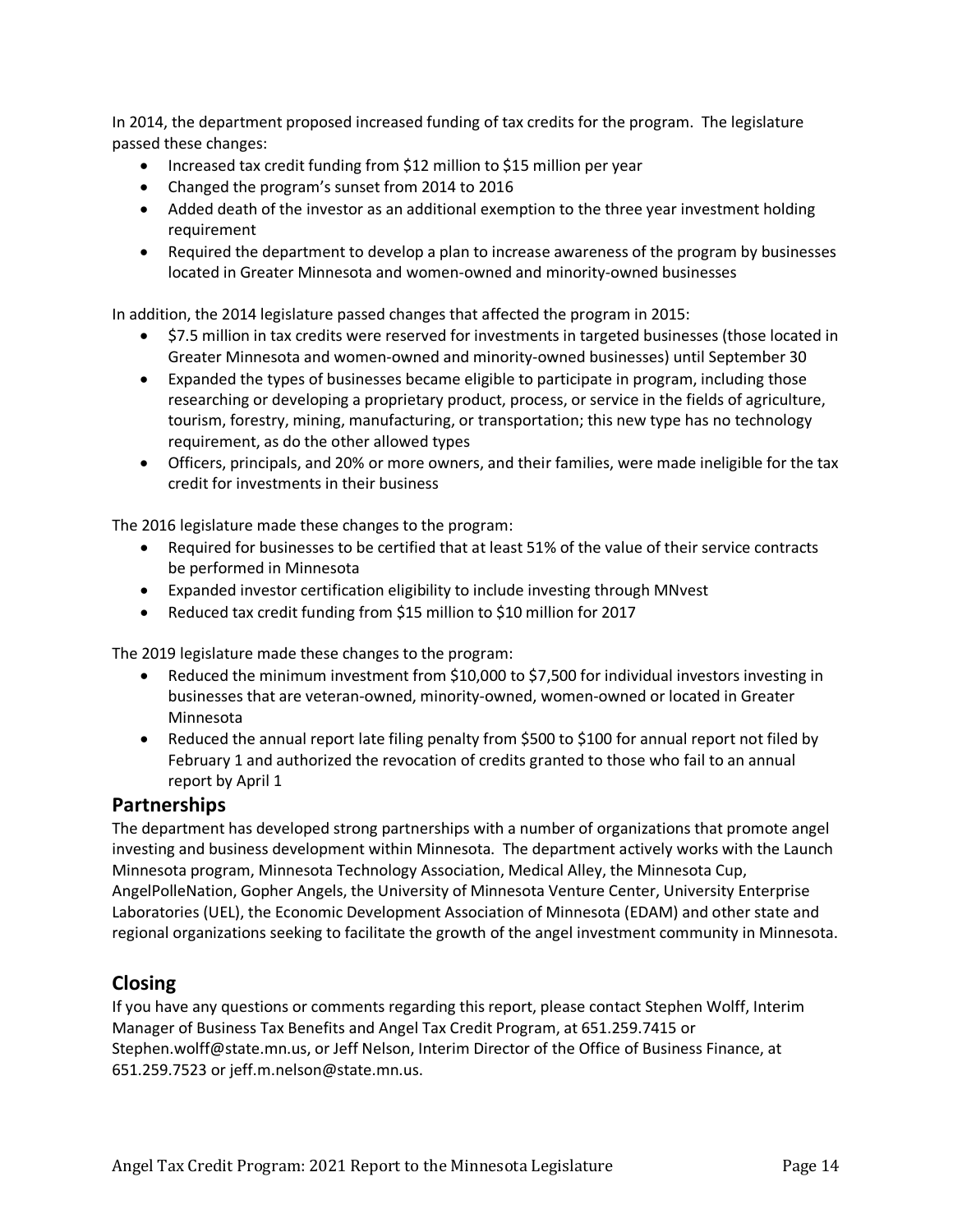## Appendix A Minnesota Angel Tax Credit List of Qualified Businesses

The following businesses have been certified as Qualified Businesses under Minnesota Statute 116J.8737. This certification solely means that Minnesota Department of Employment and Economic Development(DEED) has found that each business meets the qualifications specified in Subdivision 3 of the statute and that each business is therefore eligible to participate in DEED's Angel Tax Credit Program*.* 

| <b>Legal Name</b>                 | County     | <b>Industry Type</b>                  |
|-----------------------------------|------------|---------------------------------------|
| 2040 Energy Inc.                  | Hennepin   | Clean Technology                      |
| ABV Technology, Inc.              | Ramsey     | Food/Drink                            |
| Activarium, LLC                   | Hennepin   | <b>Healthcare Services</b>            |
| <b>Adapt Fitness</b>              | Hennepin   | Software                              |
| Agitated Solutions, Inc.          | Washington | <b>Medical Devices and Equipment</b>  |
| Al App Store Inc                  | Hennepin   | Software                              |
| AMBIENT INTELLIGENCE INCORPORATED | Hennepin   | <b>Medical Devices and Equipment</b>  |
| Anatomic Incorporated             | Hennepin   | Biotechnology                         |
| <b>Apply First</b>                | Ramsey     | <b>Business Products and Services</b> |
| ARI Acquisition Corp.             | Hennepin   | Electronics/Instrumentation           |
| <b>Astrin Biosciences Inc</b>     | Hennepin   | <b>Medical Devices and Equipment</b>  |
| Azuro Bio, Inc.                   | Hennepin   | <b>Medical Devices and Equipment</b>  |
| Becoming Machinic Inc.            | Hennepin   | Internet/Web Services                 |
| BenchK12 Inc.                     | Hennepin   | Software                              |
| <b>Binary Bridge, SBC</b>         | Hennepin   | Software                              |
| <b>BioMagnetic Sciences</b>       | Hennepin   | <b>Medical Devices and Equipment</b>  |
| <b>Biovisics Medical Inc.</b>     | Wright     | <b>Medical Devices and Equipment</b>  |
| <b>Blue Water Farms</b>           | Goodhue    | Food/Drink                            |
| BlueCube Bio Inc.                 | Hennepin   | Biotechnology                         |
| Breathe99 PBC                     | Hennepin   | <b>Medical Devices and Equipment</b>  |
| <b>Brevity</b>                    | Hennepin   | Software                              |
| Brother Justus Whiskey Co.        | Hennepin   | Food/Drink                            |
| <b>Bus Stop Mamas</b>             | Ramsey     | <b>Business Products and Services</b> |
| Buzz360, LLC                      | Hennepin   | Marketing/Advertising                 |
| Canomiks, Inc.                    | Olmsted    | <b>Business Products and Services</b> |
| Cerovations                       | Ramsey     | <b>Medical Devices and Equipment</b>  |
| <b>CHANL HEALTH INC</b>           | Hennepin   | <b>IT Services</b>                    |
| Civic Eagle                       | Ramsey     | Software                              |
| Clark Technology, LLC             | Hennepin   | Clean Technology                      |

#### **2021 Qualified Businesses**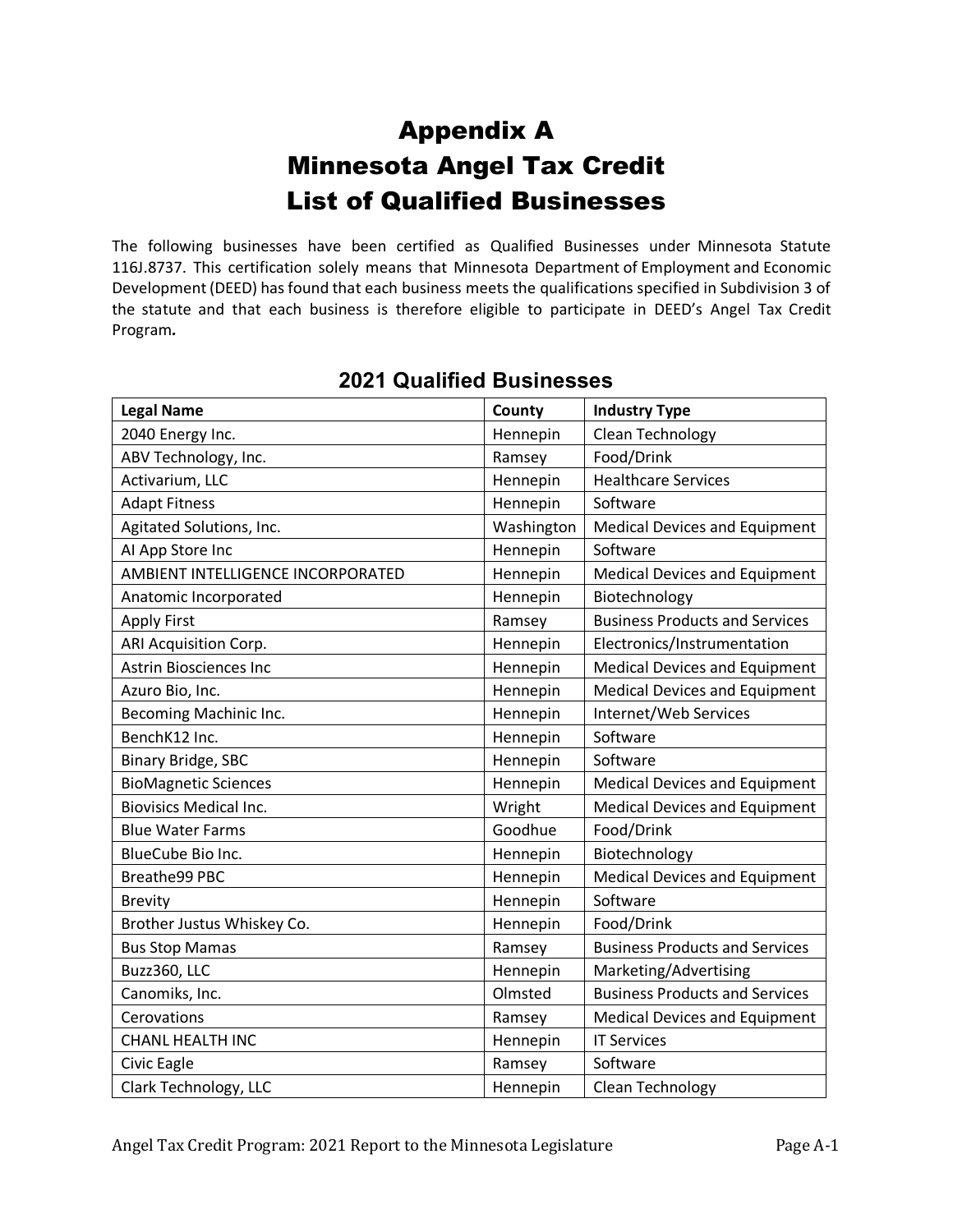| CoraVie Medical Inc                        | Hennepin   | <b>Medical Devices and Equipment</b>  |
|--------------------------------------------|------------|---------------------------------------|
| Cornerstone Resources, LLC                 | Hennepin   | Clean Technology                      |
| Coverlease, Inc.                           | Washington | Software                              |
| COVR Medical, LLC                          | Olmsted    | <b>Medical Devices and Equipment</b>  |
| Crotega, LLC                               | Hennepin   | Other                                 |
| D'Avocado, Inc                             | Hennepin   | Food/Drink                            |
| Darcy Solutions, Inc.                      | Hennepin   | Clean Technology                      |
| EGG Medical, Inc.                          | Ramsey     | <b>Medical Devices and Equipment</b>  |
| EmpNia Incorporated                        | Hennepin   | <b>Medical Devices and Equipment</b>  |
| Encore Medical, Inc.                       | Dakota     | <b>Medical Devices and Equipment</b>  |
| Ethos Impact Inc.                          | Hennepin   | Clean Technology                      |
| Eva Medtec, Inc                            | Hennepin   | <b>Medical Devices and Equipment</b>  |
| F2F, Inc.                                  | Rice       | Food/Drink                            |
| Fairway Play, Inc.                         | Dakota     | Software                              |
|                                            |            | <b>Consumer Products and</b>          |
| Focus Labs, LLC                            | Ramsey     | Services                              |
| Food Chain Management, Inc.                | Washington | <b>Business Products and Services</b> |
| Forever Ware Inc.                          | Hennepin   | Other                                 |
| FreeNav, Inc                               | Ramsey     | Electronics/Instrumentation           |
| Frontline Biotechnologies Inc.             | Ramsey     | Biotechnology                         |
| <b>GenEQTY LLC</b>                         | Hennepin   | Software                              |
| Global Graphic Solutions, LLC              | Hennepin   | <b>Business Products and Services</b> |
| GRIP Molecular Technologies, Inc.          | Ramsey     | <b>Medical Devices and Equipment</b>  |
| <b>Guardian School Security System SBC</b> | Hennepin   | Other                                 |
| Gwoop Inc.                                 | Hennepin   | Gaming                                |
| HealtheMed, Inc.                           | Dakota     | <b>Healthcare Services</b>            |
| <b>Heavy Blade LLC</b>                     | Hennepin   | Gaming                                |
| Hello Temp, Inc.                           | Hennepin   | Software                              |
| hoodo                                      | Hennepin   | <b>Business Products and Services</b> |
| Humble Nut Butter                          | Hennepin   | Food/Drink                            |
| i-Lumen Scientific, Inc                    | Hennepin   | <b>Medical Devices and Equipment</b>  |
| <b>Idea Holdings LLC</b>                   | Ramsey     | Software                              |
| <b>InControl Health Inc</b>                | Olmsted    | <b>Medical Devices and Equipment</b>  |
| InControl Health Inc                       | Olmsted    | <b>Medical Devices and Equipment</b>  |
| Infinite Reality, LLC                      | Washington | Software                              |
| inFormed Consent LLC                       | Hennepin   | <b>Healthcare Services</b>            |
| Innomedex, LLC                             | Hennepin   | <b>Medical Devices and Equipment</b>  |
| Integrated Governance Solutions, LLC       | Hennepin   | <b>Business Products and Services</b> |
| iotonastick LLC                            | Ramsey     | Electronics/Instrumentation           |
| iPondr, SBC                                | Hennepin   | Media and Entertainment               |
| Isola Therapeutics, Inc                    | Hennepin   | <b>Medical Devices and Equipment</b>  |
|                                            |            | <b>Consumer Products and</b>          |
| JockLab                                    | Hennepin   | Services                              |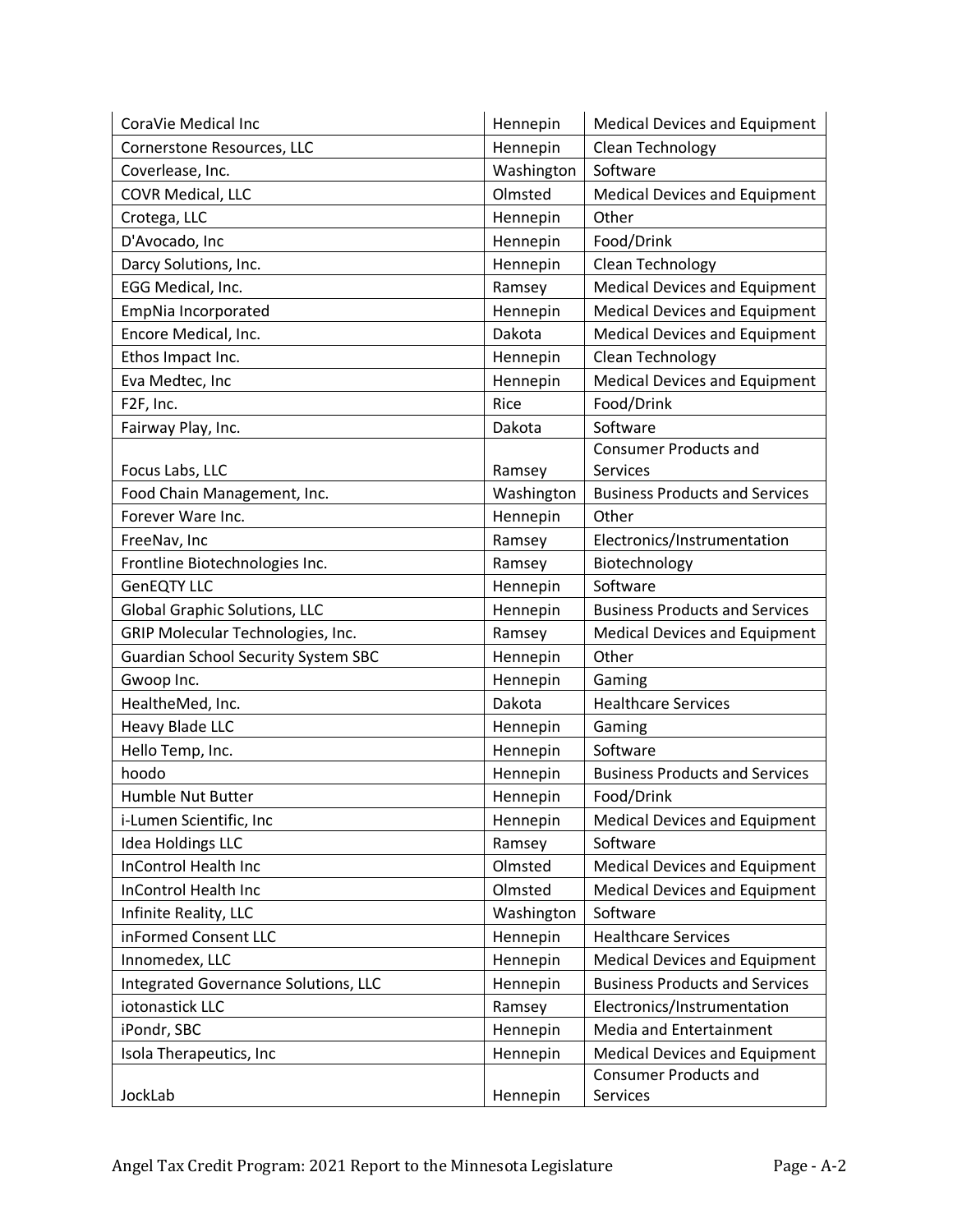| JourneyTellr, Inc.                                | Hennepin   | Software                              |
|---------------------------------------------------|------------|---------------------------------------|
| Juniper Health                                    | Hennepin   | <b>Healthcare Services</b>            |
| Klink Klink, LLC                                  | Hennepin   | <b>Business Products and Services</b> |
| Laplace Interventional, Inc.                      | Hennepin   | <b>Medical Devices and Equipment</b>  |
| Leadferno, LLC                                    | Wright     | Internet/Web Services                 |
| LearnYour WorkLife Inc.                           | Hennepin   | <b>Business Products and Services</b> |
| LegalQ, Inc.                                      | Hennepin   | Software                              |
| LifEngine Animal Health Laboratories Incorporated | Olmsted    | Biotechnology                         |
| Lite Run Inc                                      | Ramsey     | <b>Medical Devices and Equipment</b>  |
| Live.Give.Save., Inc.                             | Goodhue    | Software                              |
| Luminary Therapeutics Inc                         | Hennepin   | Biotechnology                         |
|                                                   |            | <b>Consumer Products and</b>          |
| Mallbooster, LLC                                  | Hennepin   | Services                              |
| Martell Diagnostic Laboratories, Inc.             | Ramsey     | Biotechnology                         |
| Melodi Health, Inc.                               | Hennepin   | <b>Medical Devices and Equipment</b>  |
| Mezmira, Inc.                                     | Hennepin   | Internet/Web Services                 |
| <b>MFr Technologies</b>                           | Hennepin   | <b>Medical Devices and Equipment</b>  |
| MIIR Audio Technologies, Inc.                     | Hennepin   | Software                              |
| Morari, Inc.                                      | Hennepin   | <b>Medical Devices and Equipment</b>  |
| <b>Motherland Dairy LLC</b>                       | Goodhue    | Other                                 |
| My Logistics Solutions, Inc.                      | Hennepin   | Software                              |
| MyFormulary, LLC                                  | Hennepin   | Software                              |
| NanoVault Medical                                 | Ramsey     | <b>Medical Devices and Equipment</b>  |
| <b>Netzro SBC</b>                                 | Hennepin   | Food/Drink                            |
| Neuro Rehab Systems, LLC                          | Ramsey     | <b>Medical Devices and Equipment</b>  |
| Nexyst 360, Inc.                                  | Benton     | <b>Business Products and Services</b> |
| NightWare                                         | Hennepin   | <b>Medical Devices and Equipment</b>  |
| Northern Diversified Solutions LLC                | Hennepin   | Food/Drink                            |
| Nucleic Sensing Systems, LLC                      | Ramsey     | Biotechnology                         |
| Odonata Health, Inc.                              | Washington | <b>Medical Devices and Equipment</b>  |
| <b>Oncodea Corporation</b>                        | Ramsey     | Biotechnology                         |
| Pelvital USA, Inc.                                | Hennepin   | <b>Medical Devices and Equipment</b>  |
| Pneumeric Inc.                                    | Olmsted    | Biotechnology                         |
| Poma 22, LLC                                      | Dakota     | Other                                 |
| Proserva, Inc.                                    | Hennepin   | Education                             |
| ProsperStack, Inc.                                | Hennepin   | Internet/Web Services                 |
| Q-rounds LLC                                      | Hennepin   | Software                              |
|                                                   |            | <b>Consumer Products and</b>          |
| <b>QuB LLC</b>                                    | Washington | Services                              |
| r.Cup, LLC                                        | Hennepin   | Clean Technology                      |
| Radwave Technologies Inc.                         | Ramsey     | <b>Medical Devices and Equipment</b>  |
|                                                   |            | <b>Consumer Products and</b>          |
| Raise a Hood, Inc.                                | Hennepin   | Services                              |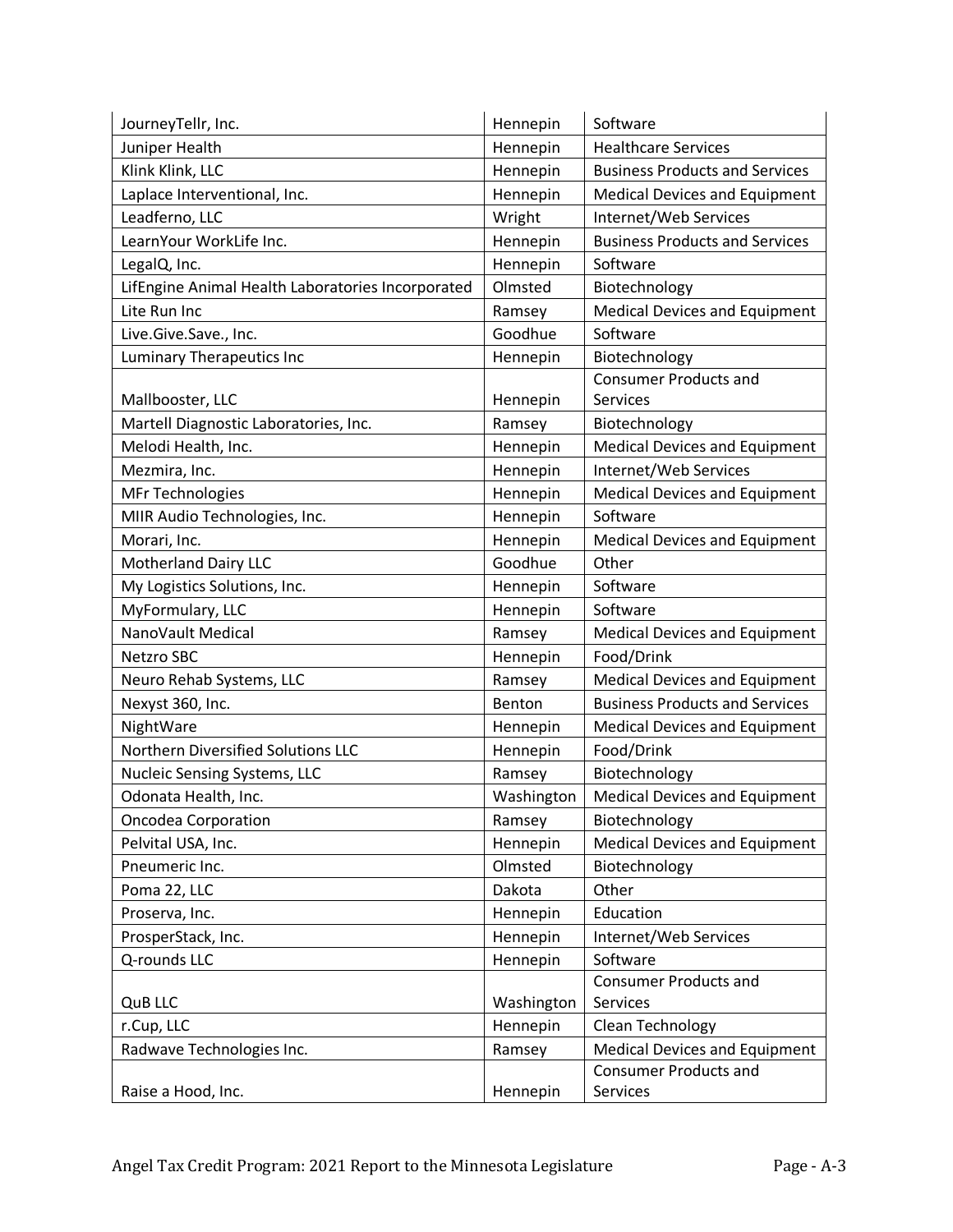| Ready Okay LLC                          | Ramsey   | Software                             |
|-----------------------------------------|----------|--------------------------------------|
| REAL ESTATE COLLABORATION SERVICES, LLC | Hennepin | Internet/Web Services                |
| <b>Respiratory Sciences Inc</b>         | Hennepin | <b>Medical Devices and Equipment</b> |
| Runerra Technologies Inc                | Hennepin | Software                             |
| <b>Sanos Nutrition LLC</b>              | Polk     | Biotechnology                        |
| Sarcio, Inc.                            | Dakota   | Biotechnology                        |
| Sasya Inc                               | Ramsey   | Biotechnology                        |
| See A Star Labs, Inc.                   | Hennepin | Software                             |
| <b>SHYLD Inc</b>                        | Hennepin | Software                             |
| Simpliconnect, Inc.                     | Hennepin | Software                             |
| SLP Green Energy, LLC                   | Hennepin | Clean Technology                     |
| Solid Concrete Sensors Inc.             | Hennepin | Other                                |
| Sparrow Marketing, Inc                  | Anoka    | Software                             |
| Sproutout Inc                           | Dakota   | Software                             |
|                                         |          | <b>Consumer Products and</b>         |
| Still Not Cool LLC                      | Hennepin | Services                             |
| <b>Stratix Labs Corporation</b>         | Ramsey   | Biotechnology                        |
| Subiomed, Inc.                          | Hennepin | <b>Medical Devices and Equipment</b> |
| TeamGenius Systems, Inc.                | Chisago  | Sports                               |
| Teqnizan Inc                            | Hennepin | <b>Computers and Peripherals</b>     |
| Thinking Engines, Inc.                  | Hennepin | Software                             |
| Thrivors Inc                            | Ramsey   | <b>Healthcare Services</b>           |
| Travel Labs, Inc.                       | Hennepin | Software                             |
| <b>TRUMOTIVATE LLC</b>                  | Carver   | Education                            |
| <b>Tychon Biosciences Inc</b>           | Hennepin | Biotechnology                        |
| TypeDuo LLC                             | Ramsey   | <b>Computers and Peripherals</b>     |
| <b>UR TURN, SBC</b>                     | Hennepin | Education                            |
| Vail Scientific LLC                     | Dakota   | <b>Medical Devices and Equipment</b> |
| Vessyll                                 | Ramsey   | Clean Technology                     |
| ViruTech Systems, Inc.                  | Hennepin | <b>Medical Devices and Equipment</b> |
| <b>Visionx LLC</b>                      | Hennepin | <b>Medical Devices and Equipment</b> |
| Visyn, Inc.                             | Hennepin | Education                            |
| Wahi Nutrition, Inc.                    | Hennepin | Food/Drink                           |
| WAY2B, LLC                              | Hennepin | Food/Drink                           |
| We Sparkle Co.                          | Hennepin | Software                             |
| xDot Medical Inc                        | Hennepin | <b>Medical Devices and Equipment</b> |
|                                         |          | <b>Consumer Products and</b>         |
| ZESA, LLC                               | Hennepin | Services                             |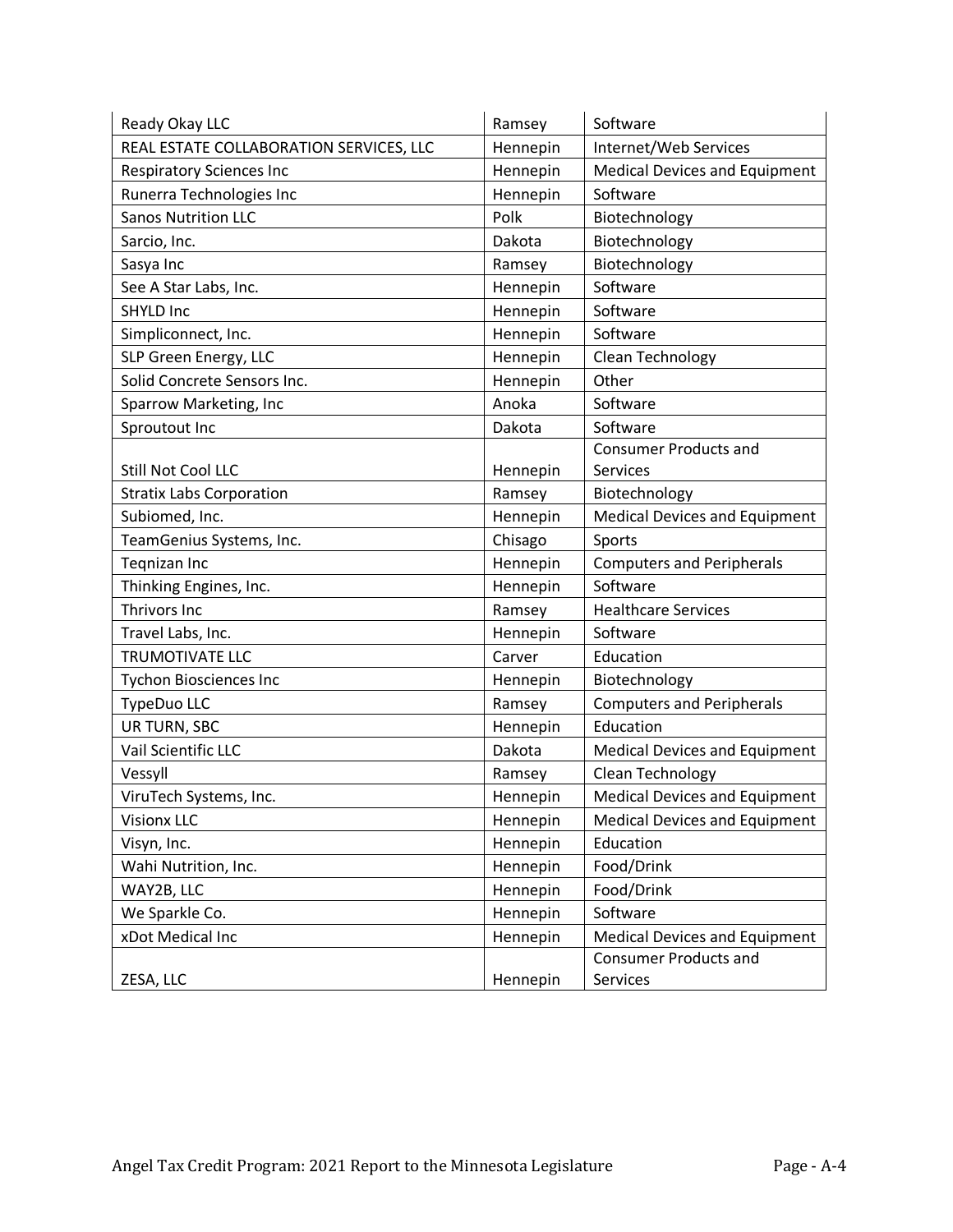## **Appendix B**

## **Minnesota Angel Tax Credit List of Credits Issued**

The following businesses have received investments in 2021 that qualified for the Minnesota Angel Tax Credit pursuant to Minn. Stat. 116J.8737. Issuance of these credits solely means that Department of Employment and Economic Development (DEED) has found that the investment meets the requirements specified in the statute and that the qualified investor or qualified fund's investors are being awarded tax credit certificates under DEED's Angel Tax Credit Program. Minn. Stat. 116J.8737, Subd. 8, paragraph (a) designates this as public data.

|                               | <b>Investment</b>                          | <b>Tax Credit</b> |
|-------------------------------|--------------------------------------------|-------------------|
| <b>Business Name</b>          | <b>Amount</b>                              | <b>Amount</b>     |
| 2040 Energy Inc.              | \$<br>70,000                               | \$<br>17,500      |
| ABV Technology, Inc.          | \$<br>1,660,100                            | \$<br>415,025     |
| Activarium, LLC               | \$<br>50,000                               | \$<br>12,500      |
| Agitated Solutions, Inc.      | \$<br>509,462                              | \$<br>127,354     |
| Anatomic Incorporated         | \$<br>24,999                               | \$<br>6,250       |
| <b>Astrin Biosciences Inc</b> | \$<br>4,000,000                            | \$1,000,000       |
| <b>Binary Bridge, SBC</b>     | \$<br>122,500                              | \$<br>30,625      |
| <b>Biovisics Medical Inc.</b> | \$<br>105,000                              | \$<br>26,250      |
| <b>Brevity</b>                | \$<br>150,000                              | \$<br>37,500      |
| Brother Justus Whiskey Co.    | \$<br>2,502,379                            | \$<br>619,347     |
| Buzz360, LLC                  | \$<br>25,000                               | \$<br>6,250       |
| Canomiks, Inc.                | \$<br>66,021                               | \$<br>16,499      |
| CHANL HEALTH INC              | \$<br>40,000                               | \$<br>10,000      |
| CoraVie Medical Inc           | \$<br>1,152,486                            | \$<br>288,131     |
| Cornerstone Resources, LLC    | \$<br>430,000                              | \$<br>107,500     |
| Coverlease, Inc.              | \$<br>50,000                               | \$<br>12,500      |
| COVR Medical, LLC             | $\overline{\boldsymbol{\zeta}}$<br>250,300 | \$<br>62,575      |
| Crotega, LLC                  | \$<br>255,500                              | \$<br>63,875      |
| D'Avocado, Inc                | \$<br>300,000                              | \$<br>75,000      |
| EGG Medical, Inc.             | \$<br>733,705                              | \$<br>183,426     |
| Encore Medical, Inc.          | \$<br>1,389,999                            | \$<br>347,499     |
| Ethos Impact Inc.             | \$<br>50,000                               | \$<br>12,500      |
| Eva Medtec, Inc               | \$<br>10,000                               | \$<br>2,500       |
| F <sub>2F</sub> , Inc.        | \$<br>1,375,000                            | \$<br>343,750     |
| Food Chain Management, Inc.   | \$<br>52,000                               | \$<br>13,000      |
| FreeNav, Inc                  | \$<br>200,000                              | \$<br>50,000      |

Angel Tax Credit Program: 2021 Report to the Minnesota Legislature Page B-1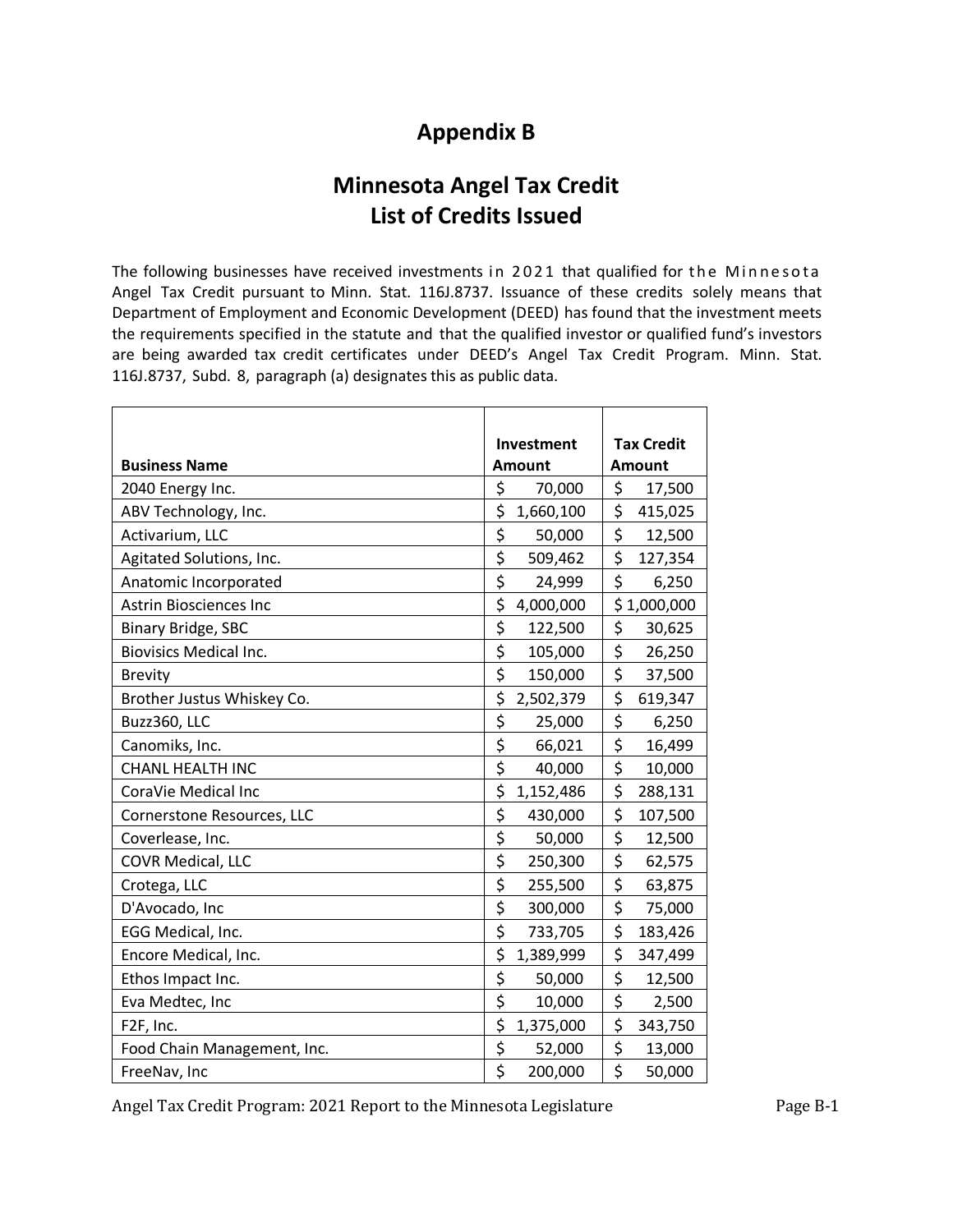| <b>GenEQTY LLC</b>                                | \$<br>25,000                               | \$<br>6,250   |
|---------------------------------------------------|--------------------------------------------|---------------|
| <b>Global Graphic Solutions, LLC</b>              | \$<br>200,000                              | \$<br>50,000  |
| GRIP Molecular Technologies, Inc.                 | \$<br>1,255,000                            | \$<br>313,750 |
| <b>Guardian School Security System SBC</b>        | \$<br>1,775,500                            | \$<br>443,875 |
| Gwoop Inc.                                        | \$<br>213,740                              | \$<br>53,422  |
| HealtheMed, Inc.                                  | \$<br>100,000                              | \$<br>25,000  |
| Heavy Blade LLC                                   | \$<br>175,000                              | \$<br>43,750  |
| <b>Humble Nut Butter</b>                          | \$<br>15,000                               | \$<br>3,750   |
| Innomedex, LLC                                    | \$<br>300,000                              | \$<br>75,000  |
| <b>Integrated Governance Solutions, LLC</b>       | \$<br>350,000                              | \$<br>87,500  |
| iPondr, SBC                                       | \$<br>686,521                              | \$<br>171,631 |
| Laplace Interventional, Inc.                      | $\overline{\xi}$<br>205,000                | \$<br>51,250  |
| LearnYour WorkLife Inc.                           | $\overline{\xi}$<br>112,561                | \$<br>28,603  |
| LifEngine Animal Health Laboratories Incorporated | \$<br>306,719                              | \$<br>76,679  |
| <b>Luminary Therapeutics Inc</b>                  | \$<br>875,000                              | \$<br>218,750 |
| Martell Diagnostic Laboratories, Inc.             | $\overline{\boldsymbol{\zeta}}$<br>275,000 | \$<br>68,750  |
| Melodi Health, Inc.                               | \$<br>1,600,000                            | \$<br>400,000 |
| <b>MFr Technologies</b>                           | \$<br>110,000                              | \$<br>27,500  |
| MIIR Audio Technologies, Inc.                     | \$<br>92,000                               | \$<br>23,000  |
| Morari, Inc.                                      | $\overline{\xi}$<br>924,021                | \$<br>231,006 |
| MyFormulary, LLC                                  | \$<br>275,000                              | \$<br>68,750  |
| Netzro SBC                                        | \$<br>185,000                              | \$<br>46,250  |
| Neuro Rehab Systems, LLC                          | \$<br>250,000                              | \$<br>62,500  |
| Nexyst 360, Inc.                                  | $\overline{\xi}$<br>310,000                | \$<br>77,500  |
| NightWare                                         | \$<br>50,000                               | \$<br>12,500  |
| Northern Diversified Solutions LLC                | \$<br>1,000,000                            | \$<br>250,000 |
| Odonata Health, Inc.                              | \$<br>2,495,500                            | \$<br>623,883 |
| <b>Oncodea Corporation</b>                        | \$<br>100,000                              | \$<br>25,000  |
| Pelvital USA, Inc.                                | \$<br>1,142,477                            | \$<br>285,620 |
| Proserva, Inc.                                    | $\overline{\boldsymbol{\zeta}}$<br>249,582 | \$<br>62,395  |
| ProsperStack, Inc.                                | \$<br>97,518                               | \$<br>24,373  |
| QuB LLC                                           | \$<br>117,000                              | \$<br>29,250  |
| r.Cup, LLC                                        | \$<br>1,127,500                            | \$<br>281,875 |
| Radwave Technologies Inc.                         | \$<br>465,000                              | \$<br>116,250 |
| Raise a Hood, Inc.                                | \$<br>415,000                              | \$<br>103,750 |
| Ready Okay LLC                                    | \$<br>80,000                               | \$<br>20,000  |
| <b>Respiratory Sciences Inc</b>                   | $\overline{\xi}$<br>548,053                | \$<br>137,013 |
| Sarcio, Inc.                                      | $\overline{\xi}$<br>795,303                | \$<br>198,847 |
| See A Star Labs, Inc.                             | \$<br>10,340                               | \$<br>2,585   |
| SHYLD Inc                                         | \$<br>150,000                              | \$<br>37,500  |
| Simpliconnect, Inc.                               | \$<br>235,000                              | \$<br>58,750  |

Angel Tax Credit Program: 2021 Report to the Minnesota Legislature Page B-2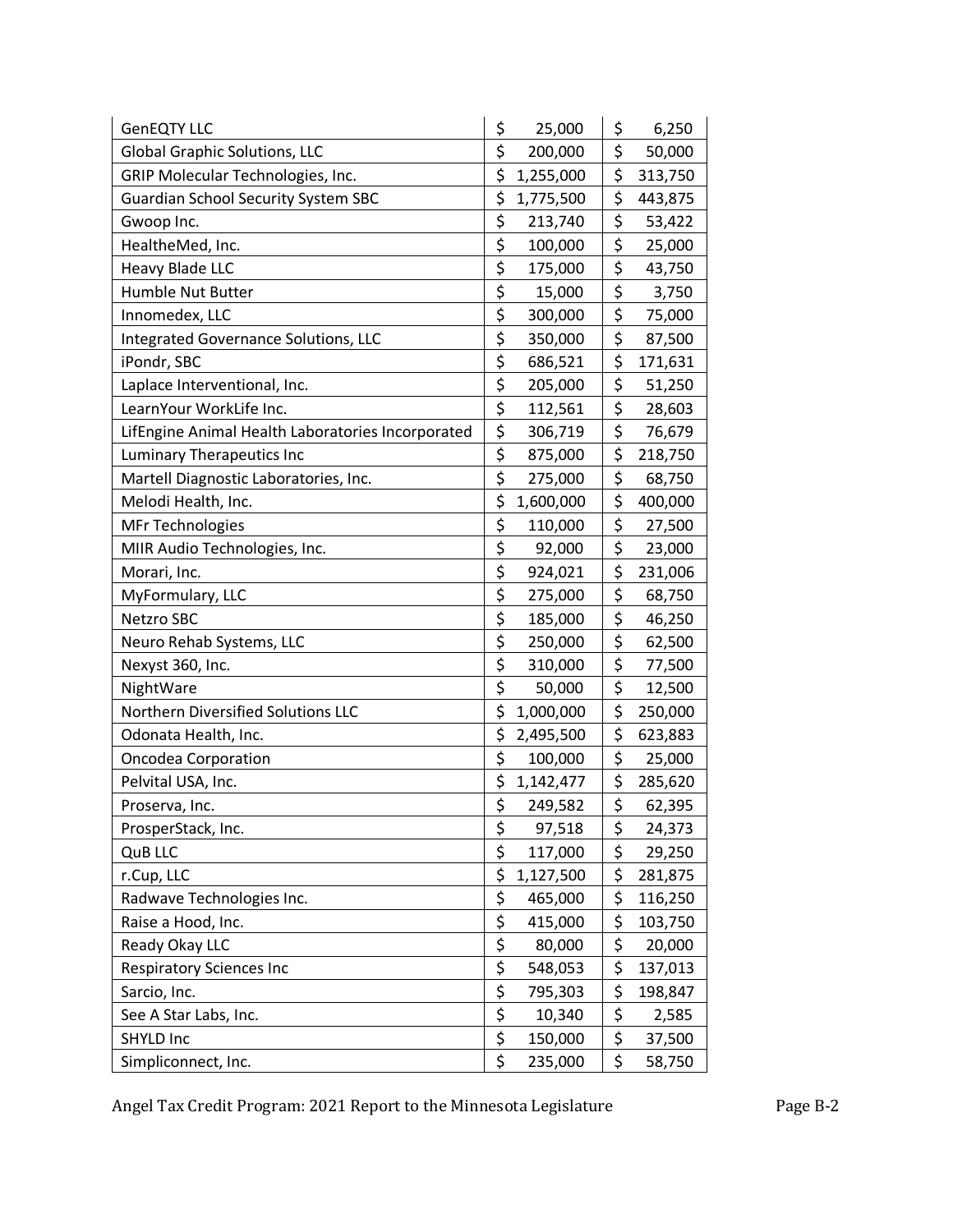| Sparrow Marketing, Inc          | \$<br>20,000  | \$<br>5,000   |
|---------------------------------|---------------|---------------|
| <b>Stratix Labs Corporation</b> | \$<br>772,112 | \$<br>193,029 |
| Subiomed, Inc.                  | \$<br>503,550 | \$<br>125,888 |
| TeamGenius Systems, Inc.        | \$<br>150,000 | \$<br>37,500  |
| Tegnizan Inc                    | \$<br>60,000  | \$<br>15,000  |
| Thinking Engines, Inc.          | \$<br>400,000 | \$<br>100,000 |
| Travel Labs, Inc.               | \$<br>90,000  | \$<br>22,500  |
| TRUMOTIVATE LLC                 | \$<br>340,250 | \$<br>85,063  |
| ViruTech Systems, Inc.          | \$<br>324,000 | \$<br>81,000  |
| <b>Visionx LLC</b>              | \$<br>326,000 | \$<br>81,500  |
| Visyn, Inc.                     | \$<br>275,000 | \$<br>68,750  |
| Wahi Nutrition, Inc.            | \$<br>105,000 | \$<br>26,250  |
| WAY2B, LLC                      | \$<br>400,000 | \$<br>100,000 |
| We Sparkle Co.                  | \$<br>105,740 | \$<br>26,422  |
| xDot Medical Inc                | \$<br>412,891 | \$<br>103,211 |
| ZESA, LLC                       | \$<br>30,000  | \$<br>7,500   |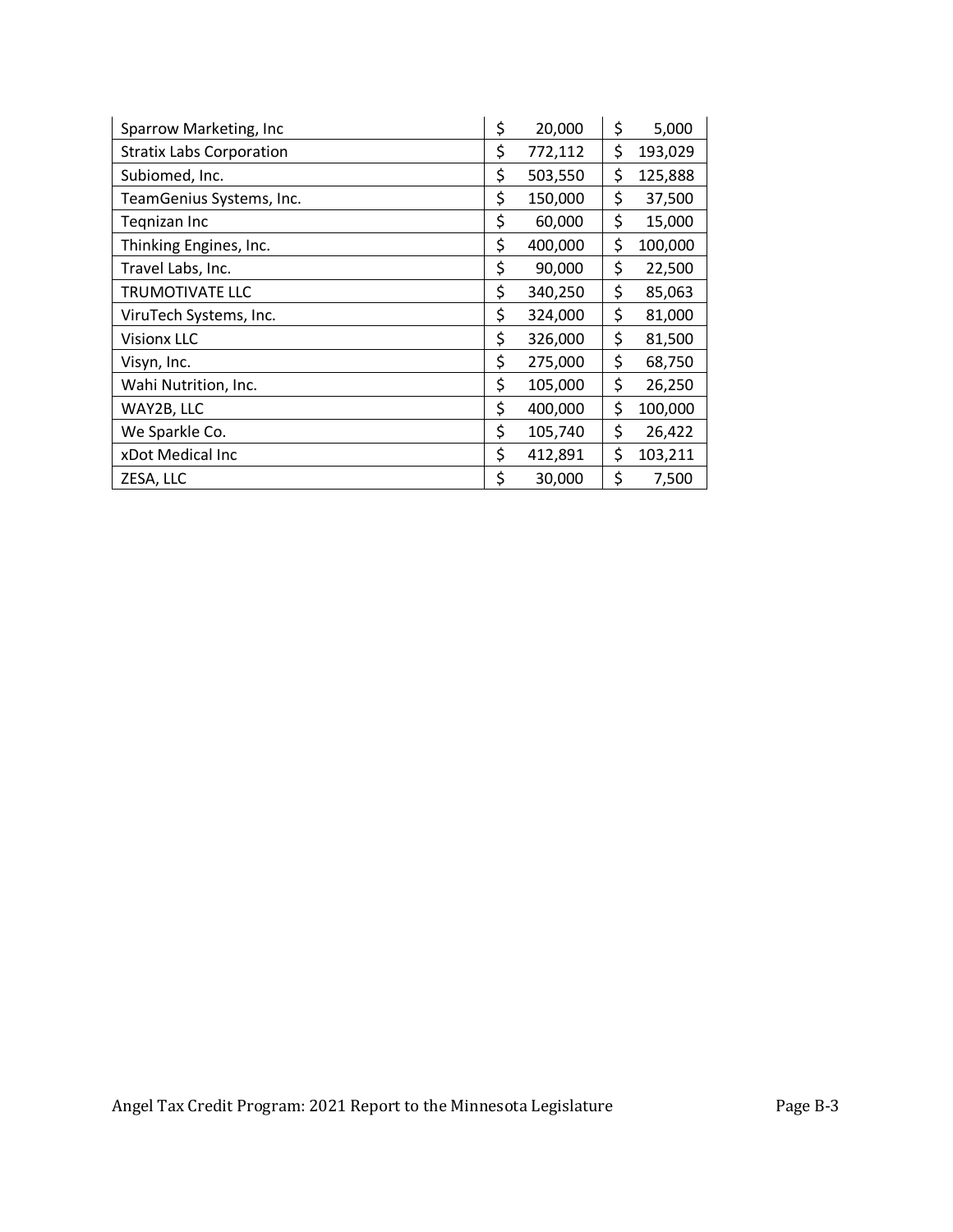## **Appendix C Minnesota Angel Tax Credit Maps of Business Distribution**

Businesses Receiving Angel Tax Credits (2021)

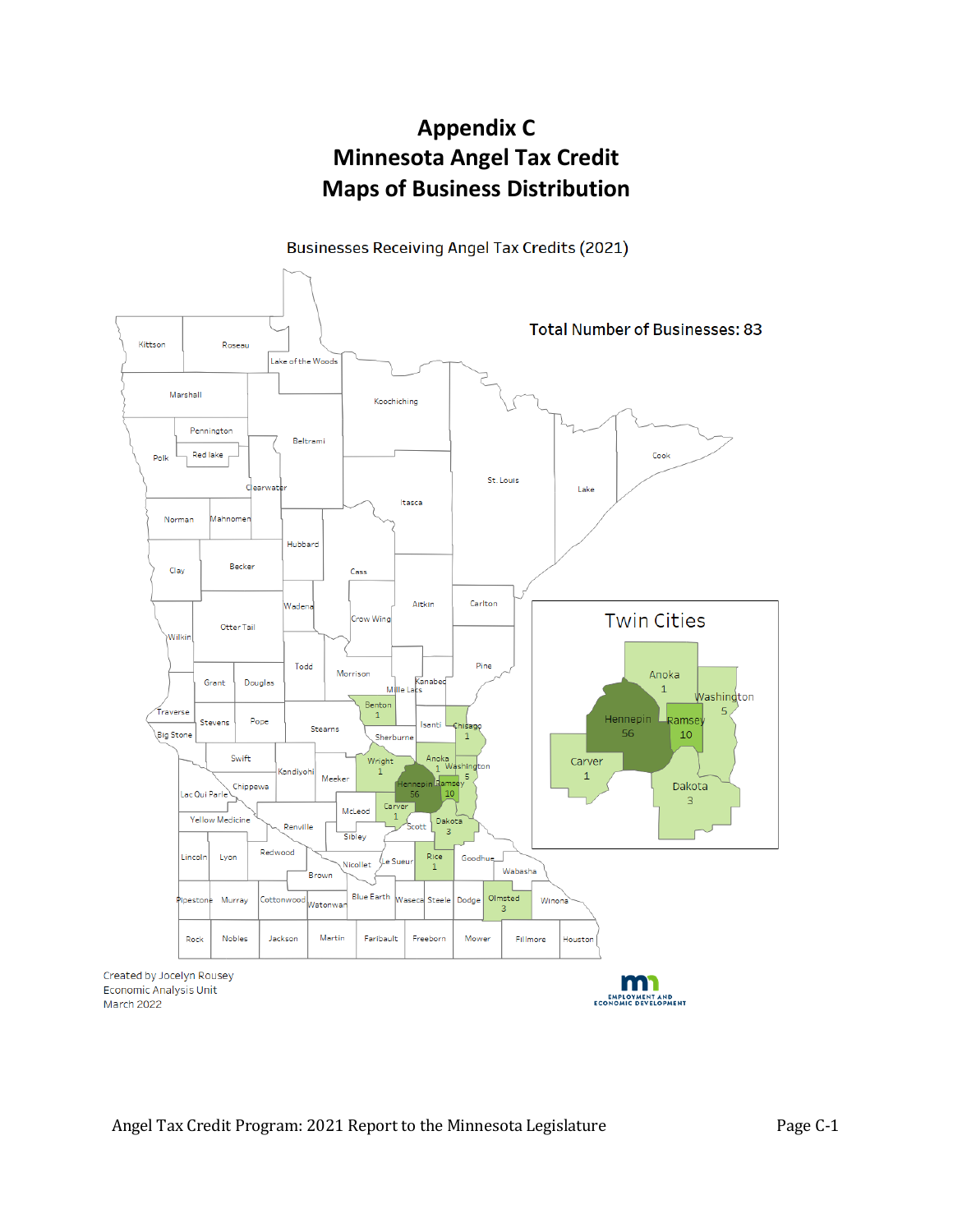#### Businesses Receiving Tax Credits (2010-2021)



Created by Jocelyn Rousey Economic Analysis Unit March 2022

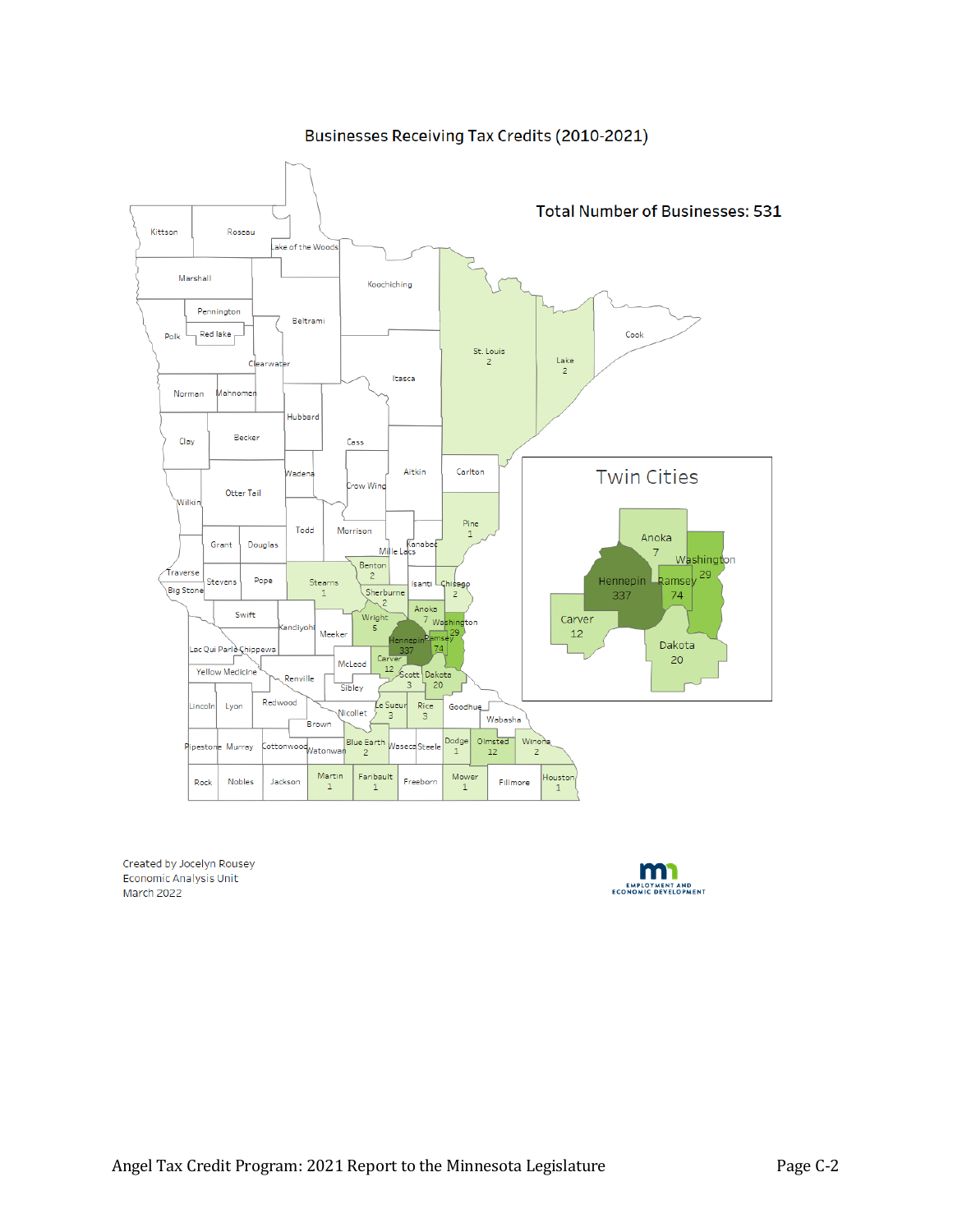## **Appendix D**

## **Minnesota Angel Tax Credit List of Qualified Investors**

The following investors have been certified as Qualified Investors under Minnesota Statute 116J.8737. This certification solely means that Minnesota Department of Employment and Economic Development (DEED) has found that each investor meets the qualifications specified in Subdivision 3 of the statute and that each investor is therefore eligible to participate in DEED's Angel Tax Credit Program.

| <b>Bret Abbott</b>        | <b>Keith Bares</b>        | Jandeen Boone            |
|---------------------------|---------------------------|--------------------------|
| Nick Abel                 | <b>Christopher Barnes</b> | Benjamin Bowman          |
| <b>Thomas Adamson</b>     | Giancarlo Barolat-Romana  | Mark Boxer               |
| Sara Adler                | <b>Anthony Barr</b>       | Jefferson Brand Jr       |
| Craig Agneberg            | <b>Martin Barry</b>       | <b>Brian Brasch</b>      |
| <b>Gerald Allen</b>       | Noah Barsky               | Peter Brasket            |
| K Tucker Andersen         | Jason Bauer               | Gordon Bredenberg        |
| Amy Anderson              | Karen Beachy              | Rebecca Brindle          |
| <b>Andrew Anderson</b>    | James Bedore              | <b>Richard Broms</b>     |
| <b>Brian Anderson</b>     | <b>Stuart Bell</b>        | Paul Brown               |
| David Anderson            | Dawn Benson               | Kanesha Bryant           |
| Karl Anderson             | <b>Edward Bergmark</b>    | <b>Brett Bullock</b>     |
| <b>Gregory Aplin</b>      | Kendig Bergstresser       | <b>Scott Bullock</b>     |
| Michael Arneson           | James Best                | <b>Timothy Bullock</b>   |
| Michael Ashton            | Laurence Betterley        | <b>Terrence Bunge</b>    |
| Katherine Baarsch         | Sean Blanton              | Gabriela Caceres         |
| Mary Jo Baarsch           | Scott Boedigheimer        | John Cameron             |
| <b>Robert Bailey</b>      | Lori Boisclair            | <b>Christopher Carey</b> |
| Ramseshan Balasubramanian | <b>Steven Bolling</b>     | Ryan Cari                |
| Cindy Banchy              | Jennifer Bolt             | <b>Brian Carion</b>      |

#### **2021 Qualified Investors**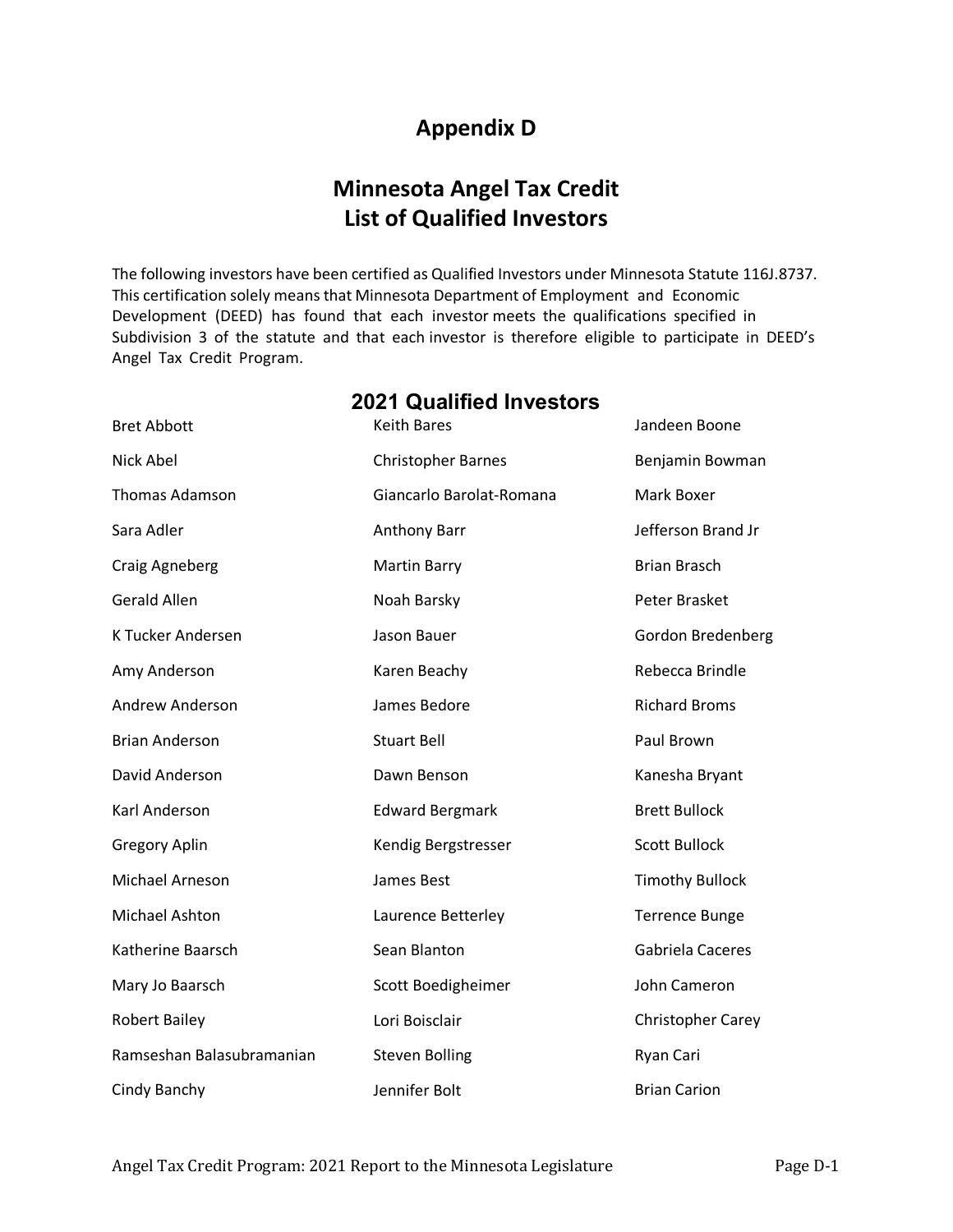| <b>Brian Cassell</b>    | James Dixon            | Randy Feld                 |
|-------------------------|------------------------|----------------------------|
| Roger Cayce             | <b>Brian Doherty</b>   | <b>Gabriel Fierro-Fine</b> |
| Ty Cayce                | Joshua Doherty         | Jeffrey Fischer            |
| Paul Charchian          | Louis Doth             | Robert Fisher              |
| Paul Cifelli            | Christina Doty         | Ann Flood                  |
| <b>Andrew Cilek</b>     | Lisa Drake             | Jacob Folks                |
| Jay Clark               | <b>Scott Drees</b>     | John Foster                |
| <b>Timothy Clark</b>    | <b>Tyler Duncan</b>    | Matthew Fremont-Smith      |
| <b>William Clark</b>    | Marvin Dyrstad         | Ian Friendly               |
| Anne Cohen              | Erik Eckman            | James Fritz                |
| <b>Michael Connealy</b> | Peter Eckman           | Jeffrey Fritz              |
| <b>Shannon Corpe</b>    | Allen Efron            | <b>Steve Fuchs</b>         |
| Daren Cotter            | Johannes Egbers        | <b>Bernard Fulse</b>       |
| <b>Frank Crowl</b>      | Kaye Ehlen             | <b>Ryan Gaetz</b>          |
| Lisa Crump              | Douglas Eiden          | Shubhagat Gangopadhyay     |
| Ken Cryer               | Klark Elder            | R Joseph Garry             |
| <b>Frances Czaia</b>    | John Ellington         | David Gartner              |
| Dennis Daggett          | Robert Else II         | Kristin Gasteazoro         |
| Nimish Dalal            | <b>Sidney Emery</b>    | Raul Gasteazoro            |
| <b>Apryll Davis</b>     | William English        | Peter Geisert              |
| Martyn Davis            | Mark Erhard            | <b>Randy Gilbert</b>       |
| Paul Davis              | Stan Erickson          | <b>Brian Ginkel</b>        |
| Regina Davis            | Sheri Ettinger         | Drew Glaubke               |
| John Dell               | Evan Everist           | <b>Franck Gougeon</b>      |
| Michael DeMane          | Anna Fader             | Paul Grangaard             |
| Keshiv Desai            | <b>William Farley</b>  | John Grant                 |
| Mrugesh Desai           | <b>Richard Farrell</b> | <b>Scott Grausnick</b>     |
| Lucas Detor             | Adedayo Fashoyin       | <b>Frederick Green</b>     |
| Christopher Didier      | <b>Thomas Fazio</b>    | Mark Gregg                 |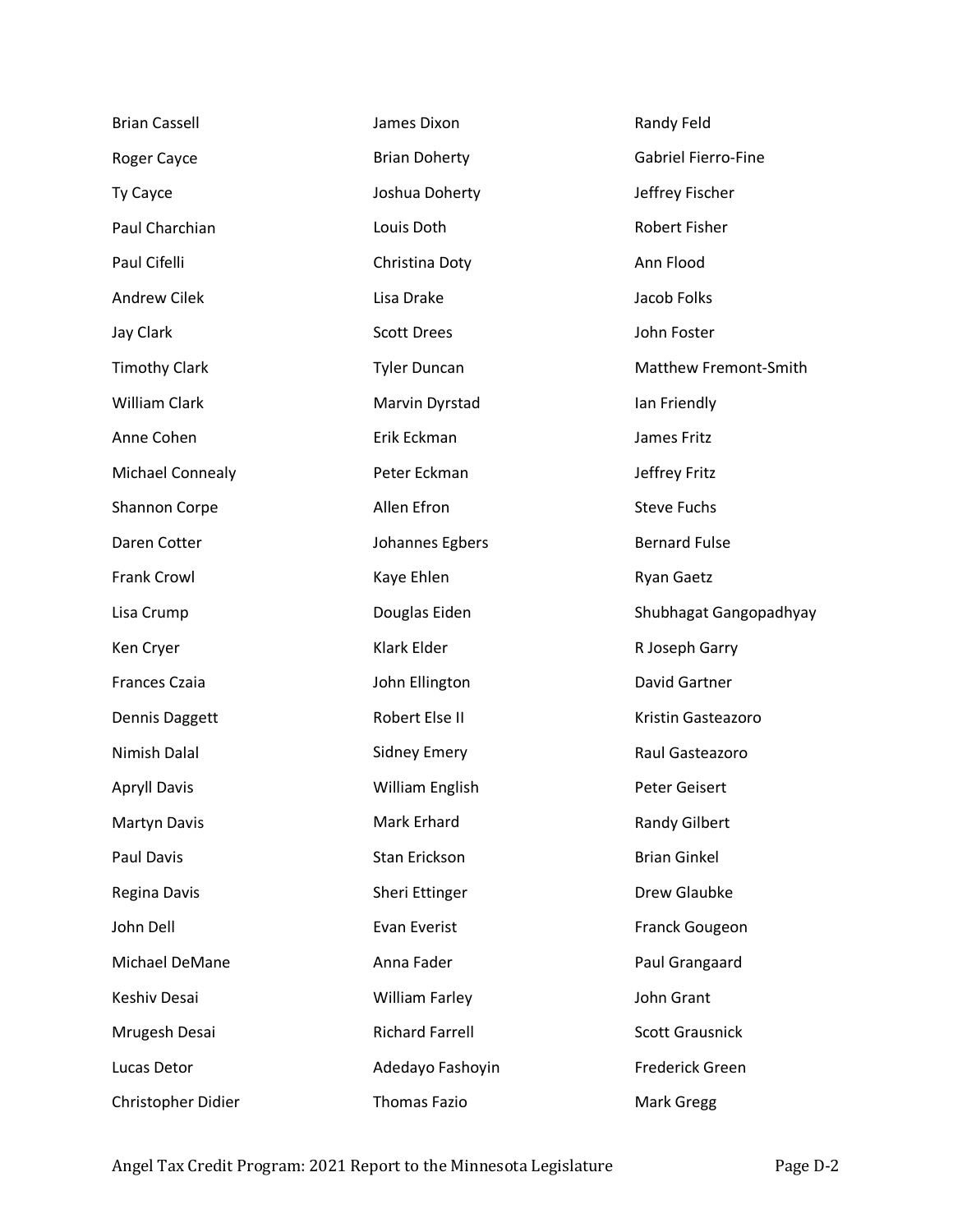| Jeffrey Greiner        | Loren Horsager       | <b>Edward Jordan</b>    |
|------------------------|----------------------|-------------------------|
| Aaron Grey             | <b>Rick Howe</b>     | Molly Joseph            |
| Sofya Gruman-Reznik    | Michael Hoxie        | Mark Jossart            |
| Jonathan Grunewald     | <b>Bryan Hughes</b>  | Keith Kalberer          |
| Donald Hall            | <b>Steven Hughes</b> | Alan Kamrath            |
| <b>Brad Hancock</b>    | Theodore Huppert     | Christopher Kamrath     |
| Eric Hanson            | Michael Hurley       | Nirmalkumar Kannankutty |
| <b>Michelle Harris</b> | David Hurrell        | Martin Kanter           |
| Kasey Hatzung          | Jerome Hurwitz       | John Kearns             |
| David Haufe            | Anthony lannazzo     | Erwin Kelen             |
| <b>Robert Hauser</b>   | Aneela Idnani        | John Kennefick          |
| <b>Robert Hauser</b>   | Pedram Illbeigi      | <b>Brian Kerns</b>      |
| James Haymaker         | Rollie Imdieke       | Bryan Kiani             |
| Andrew Hecker          | Philip Isaacson      | Donovan Kihlstadius     |
| Alan Heit              | Sridhar Iyengar      | David King              |
| <b>Matthew Hemsley</b> | Ronald Jackson       | Jane King               |
| Warren Herreid II      | Harlan Jacobs        | Robert Kirscht          |
| Samuel Herzog          | David Jacofsky       | Scott Klettke           |
| <b>Thomas Heuer</b>    | John Jameson         | <b>Helen Knowles</b>    |
| Stephanie Hier         | Wayne Jandik         | Ravi Kumar Kodwani      |
| John Higgins           | Peter Jandric        | Vikas Kodwani           |
| Dean Hilgers           | Kenneth Jarvis       | Shawn Kowalewski        |
| Robert Hill            | Pembroke Jenkins     | Harry Kraemer           |
| John Hinz              | Michael Johander     | Mark Kranz              |
| <b>Andrew Hodges</b>   | <b>Bruce Johnson</b> | Paul Kroes              |
| Nicole Hogan           | Jay Johnson          | Michael Krogh           |
| Ann Holder             | Michael Johnson      | Roger Kruesel           |
| Mitchum Holland        | Michael Johnson      | Stephen Kuehne          |
| Mark Holm              | Todd Johnson         | Steve Kuhl              |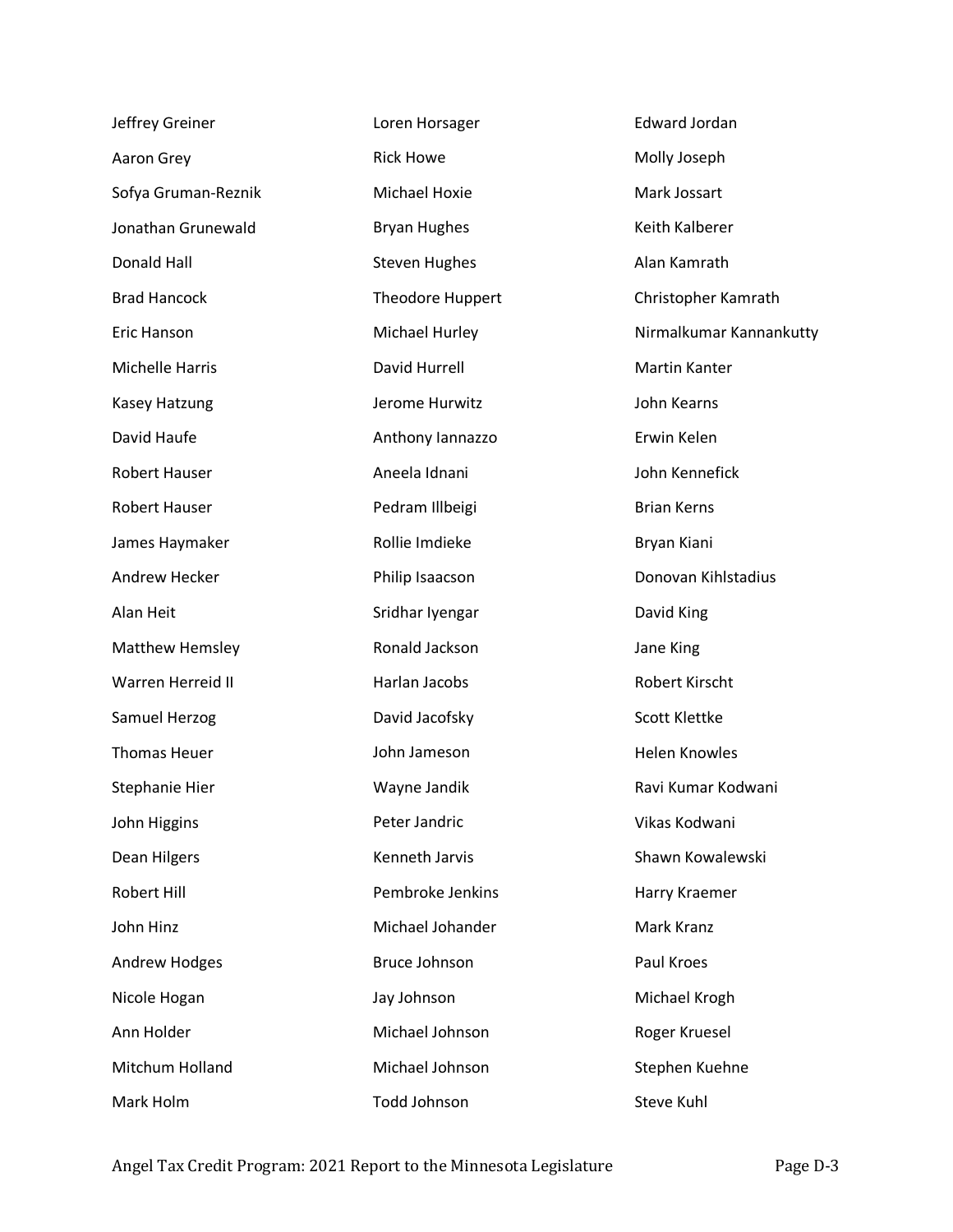| Michael Kujak            | David Magnuson             | <b>Edmund Moore</b>     |
|--------------------------|----------------------------|-------------------------|
| Manu Kuppalli            | James Mandel               | <b>Todd Mortier</b>     |
| Michael Kust             | Joseph Mandel              | <b>Martin Morud</b>     |
| Natraj Lakshminarasimhan | <b>Reed Mandel</b>         | <b>Rick Moulton</b>     |
| Amy Langer               | John Manion                | John Murphy             |
| Lynn Langit              | Kyle Mansfield             | <b>Eric Navarro</b>     |
| <b>Gregory Larson</b>    | <b>Michael Marks</b>       | Cameron Neilsen         |
| Keith Larson             | John Mason                 | Michael Neitzel         |
| <b>Timothy Larson</b>    | <b>Stanley Matos</b>       | Kimberly Nelson         |
| Robert Lawson            | <b>Michael Mattis</b>      | <b>Nancy Ness</b>       |
| Nicholas Leddy           | <b>Charles Maxwell</b>     | Shaivali Nicotra        |
| Anders Lee               | <b>Timothy Mayes</b>       | Casey Nordendale        |
| Neil Lee                 | Kevin McArdle              | Nicholas Novak          |
| <b>Bradley Lehrman</b>   | Nathan McClanahan          | Kevin O'Brien           |
| Channon Lemon            | <b>Richard McCormick</b>   | James O'Hearn           |
| James Lenfestey          | James McCorquodale         | Richard O'Leary         |
| David Lenzmeier          | <b>Denise McGee</b>        | Michael Obrecht         |
| Robert Leonard           | Jon McGee                  | <b>Scott Oelkers</b>    |
| James LeRoy              | Scott McKinnon             | James Olson             |
| Arnout Lijesen           | Peter McNerney             | Mark Olson              |
| Kirk Lindgren            | <b>Christine McRoberts</b> | Jeffrey ONeil           |
| Daniel Linehan           | <b>Brent McVay</b>         | Eric Osmundson          |
| <b>Thomas Link</b>       | Christopher Meduri         | Gary Otte               |
| <b>Barrett Little</b>    | David Melberg              | David Owens             |
| Kevin Liu                | Michael Melnychuk          | <b>Thomas Pahl</b>      |
| Jason Livingston         | Maureen Michalski          | <b>Thomas Palladino</b> |
| <b>Edward Ludwig</b>     | <b>Gregory Miller</b>      | <b>Gerald Papenfuss</b> |
| Kristi Lynn              | Phillip Minerich           | Albert Parker           |
| <b>Brett MacKinnon</b>   | Shawn Mobley               | <b>Kevin Partelow</b>   |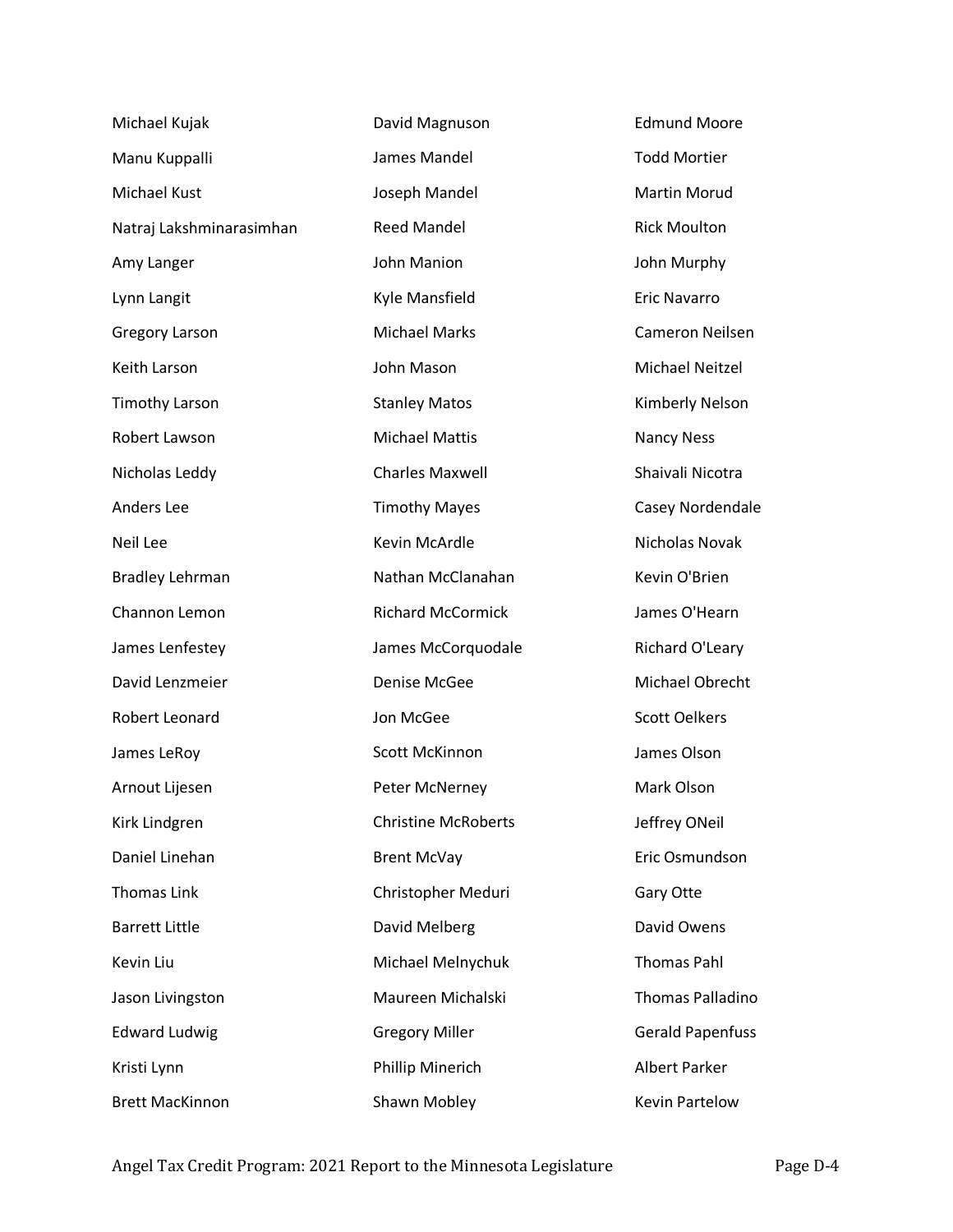| Louis Paster            | Mika Raveala              | Maria Salerno           |
|-------------------------|---------------------------|-------------------------|
| <b>Mehul Patel</b>      | Ganga Reddy               | Mark Saliterman         |
| <b>Ryan Patrick</b>     | Praveen Reddy             | <b>Thomas Salonek</b>   |
| Carla Pavone            | <b>Tyler Reeder</b>       | Sirish Samba            |
| Mark Payne              | John Reid                 | Daniel Sampson          |
| Jack Penzi              | <b>Peter Remes</b>        | Lynne Sanders           |
| <b>Glenn Perkins</b>    | Michael Reymann           | John Santelli           |
| Joseph Perra            | <b>Todd Richter</b>       | <b>Shelley Santrach</b> |
| Robert Petcavich        | <b>Trudy Richter</b>      | Michael Sarafolean      |
| Seth Peter              | <b>Todd Riggs</b>         | Anthony Sarenpa         |
| Cindi Peterson          | David Riviere             | Kerry Sarnoski          |
| Donald Peterson         | William Riviere Jr        | Patricia Sauer          |
| Fern Peterson           | James Robbins             | <b>Randall Sayre</b>    |
| Nancy Peterson          | <b>Duane Roberts</b>      | Peter Scalia            |
| Orlyn Peterson          | <b>Michael Roberts</b>    | Thomas Schaefer         |
| <b>Michael Pitstick</b> | Judd Roby                 | Rachael Scherer         |
| Jodi Plomedahl          | Kyle Rolfing              | John Scheuermann        |
| Anita Plunkett          | Wade Rosen                | Arlin Schieve           |
| John Pollock            | <b>Patrick Rosenstiel</b> | Luke Schieve            |
| Cory Polman             | James Rossi               | Stephen Schmich         |
| <b>Brady Priest</b>     | David Rowell              | <b>Steve Schmidt</b>    |
| <b>Richard Primuth</b>  | Alan Rubin                | Alissa Schneider        |
| Alfred Pryor            | <b>Edward Rubin</b>       | Brian Schoenborn        |
| Amy Purchase-Reid       | Michael Rubin             | Adam Schouten           |
| <b>Boris Rabinovici</b> | Derek Rucker              | Daniel Schreck          |
| <b>Tom Rabiola</b>      | Michael Rusinko           | <b>Robert Schulz</b>    |
| <b>Charles Rahauser</b> | <b>Christopher Rust</b>   | Cyril Schweich          |
| Jeffrey Rahm            | John Sacco                | Joel Seleskie           |
| James Rappe             | Craig Sahli               | <b>Thomas Sellars</b>   |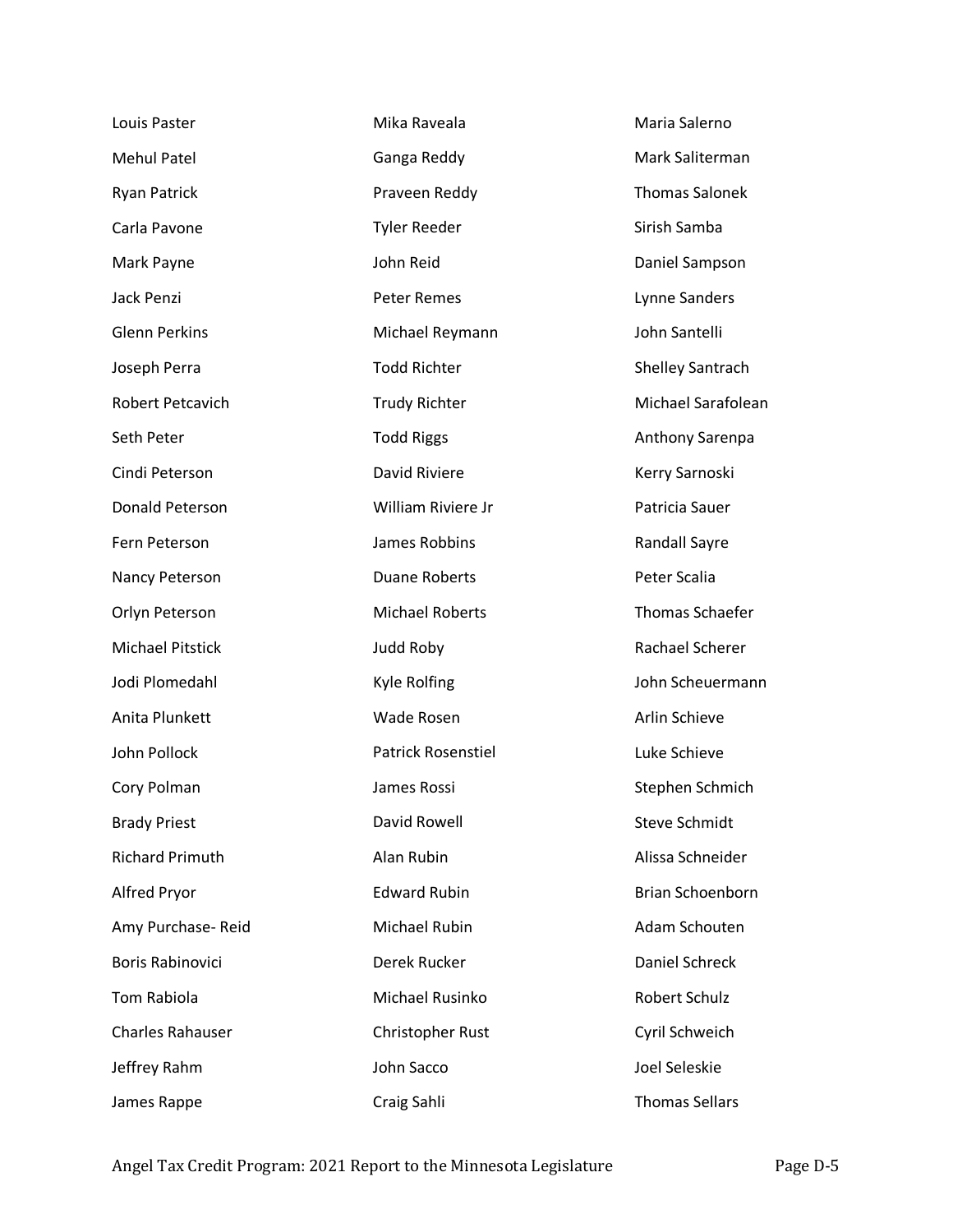| Ann Senn              | <b>Judd Stevens</b>       | Anthony Ventura       |
|-----------------------|---------------------------|-----------------------|
| Paula Sexton          | John Strohfus             | Vivek Vyas            |
| Surendra Sharma       | Shawn Sullivan            | Shane Wall            |
| Ashwin Shashindranath | Suresh Sundarababu        | Shelly Wall           |
| James Shaver          | Jay Sunderman             | Lola Walters          |
| John Shaw             | Angela Swanson            | Chia Wang             |
| <b>Brian Sheldon</b>  | <b>Craig Swanson</b>      | Cassandra Ward        |
| Sanketh Shetty        | Aaron Swingdorf           | Damon Ward            |
| Radhika Shroff        | <b>Shakul Tandon</b>      | Thomas Ward           |
| <b>Ronald Singer</b>  | Peter Tannenbaum          | James Weaver          |
| Raymond Skowyra       | David Theis               | Jeff Webb             |
| C Daniel Smith        | <b>Scott Theisen</b>      | John Wells            |
| Christopher Smith     | James Thomas              | Elizabeth Welsh       |
| Jeffrey Smith         | John Thomas               | Seth Werner           |
| Douglas Smith III     | Mark Thompson             | Ellen Wersan          |
| Neil Smithson         | <b>Dennis Towne</b>       | John Whaley           |
| Paul Sorajja          | Minh Tran                 | Robert White          |
| Lori Sorg             | Tashitaa Tufaa            | <b>Brian Whited</b>   |
| Ralph Soule           | T Turnquist               | Richard Whitworth     |
| Ryan Spanheimer       | John Tuseth               | <b>Matthew Widule</b> |
| Andrew Spilseth       | Jonathan Twomey           | <b>Matthew Willms</b> |
| Michael Spindler Jr   | <b>Bradley Tyer</b>       | <b>Sheryl Willms</b>  |
| Dale Stamer           | David Urbaniak            | Clark Wilson          |
| Michael Stamer        | Thomas Van Dyck           | Frederick Winston     |
| <b>Brian Stanley</b>  | David Vandam              | <b>Brian Wood</b>     |
| Milan Stanovich       | <b>Donald Vangsnes</b>    | Donald Woodruff       |
| Jamez Staples         | <b>Carleton Vangsness</b> | Diane Wright          |
| <b>Brian Steffens</b> | Chandramouleeswaran       | <b>Timothy Yee</b>    |
| <b>Allan Stevens</b>  | Venkatesan                | <b>Bruce Yerigan</b>  |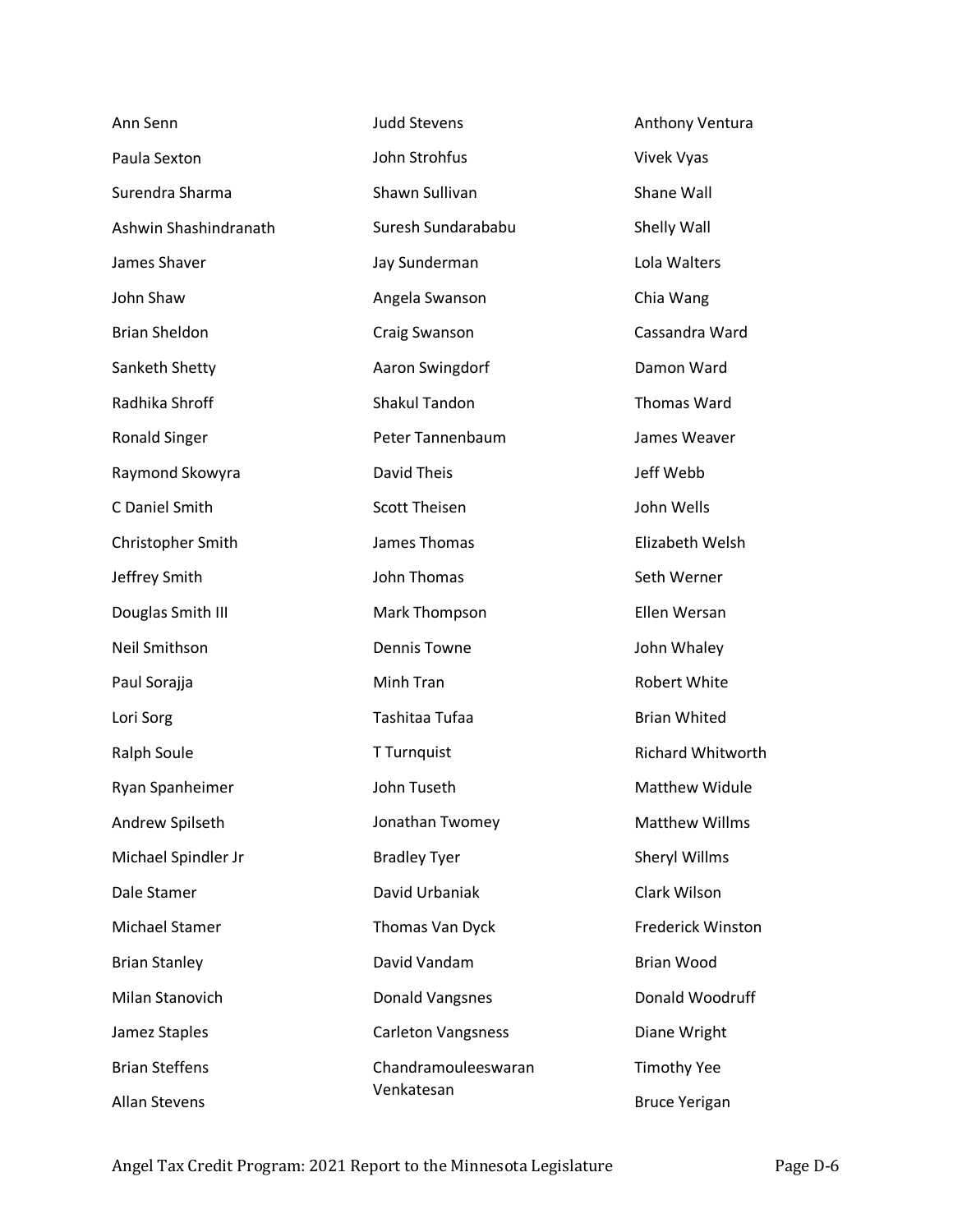| Kristine Yerigan | Steven Young  |
|------------------|---------------|
| E Ted Yoch       | Wei-Jing Zhu  |
| Craig Yotter     | Robert Ziebol |

Richard Zimmerman

Richard Zimmerman